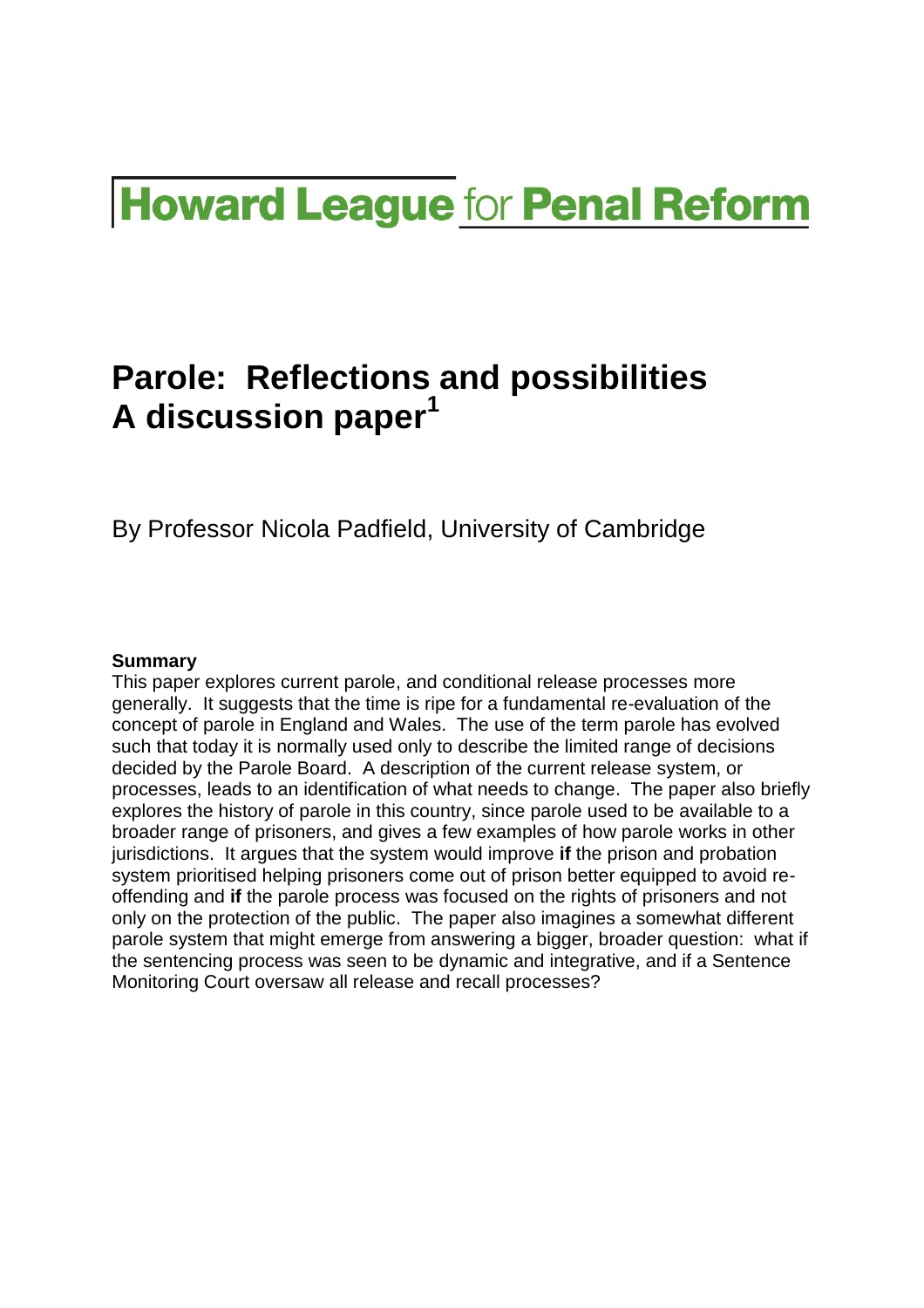#### **1. Setting the context**

England and Wales have the highest imprisonment rate in western Europe, and the highest number of people serving indeterminate sentences, by far.<sup>2</sup> It is easy to argue that prison is overused, not only for petty and persistent criminals, and but also for many *dangerous* offenders, whose stay in prison may be much longer than is necessary, fair or proportionate. It is more difficult to agree how we might turn back the tide. This paper starts with a focus on parole, but ends by arguing for a broader re-examination of the sentencing system or process.

#### **1.1 A little history**

The Criminal Justice Act 1967 made important changes in the law on the treatment of prisoners and the management of prisons. The Bill which became this Act was amended during its passage through Parliament to provide for a Parole Board, a small body of experts, to include a judge, a psychiatrist, a probation officer and a criminologist, to advise the Government on the release of prisoners, as a check on administrative release by the Home Office. Parliament's aim was both to reduce the prison population and to release prisoners at the 'best' time in their sentence to promote their rehabilitation.<sup>3</sup> Local Review Committees were soon set up in every prison to review eligible cases (in essence, prisoners who had served a third of their sentence) and to report to the Home Office on their suitability for parole. The Home Office then referred the suitable cases to the Parole Board for advice before it, the Home Office, decided whether to release someone on licence earlier than the automatic release date (the two-thirds point of the sentence).

This new release system was frequently amended, and then fundamentally changed in 1991, when release became automatic at the half way point for those serving less than four years. The role of the Parole Board was thus reduced, and Local Review Committees were abolished. At the same time, Discretionary Lifer Panels (oral hearings) were introduced for the first time for post-tariff (the tariff is the minimum term imposed by the trial judge) discretionary life sentence prisoners. Over the next few years, the process was extended to other indeterminate, sentence prisoners. But the role of the Parole Board was further reduced by the Criminal Justice Act 2003, with release becoming automatic at the half-way point for all fixed-term prisoners.<sup>4</sup> There have been many legislative changes since then, but, in essence, the Parole Board today is empowered to direct (and not merely recommend) the release of indeterminate life sentence prisoners once they have completed the minimum term or tariff imposed by the trial judge, 5 and many of those recalled to prison during the licence (community) part of their sentence.

In the fifty years since 1967, so much has changed

- The prison population has risen enormously and continuously since 1967. It has doubled since 1993 (and on 9 March 2018, stood at 83,899 men women and children).This is in part because the criminal law has expanded, and more people are being sent to prison, but it is also because people are serving much longer sentences, and many are recalled to prison during their period on licence.
- In 1967, most prisoners were eligible to apply for discretionary parole after they had served one-third of their sentence.<sup>6</sup> When the Criminal Justice Act 1991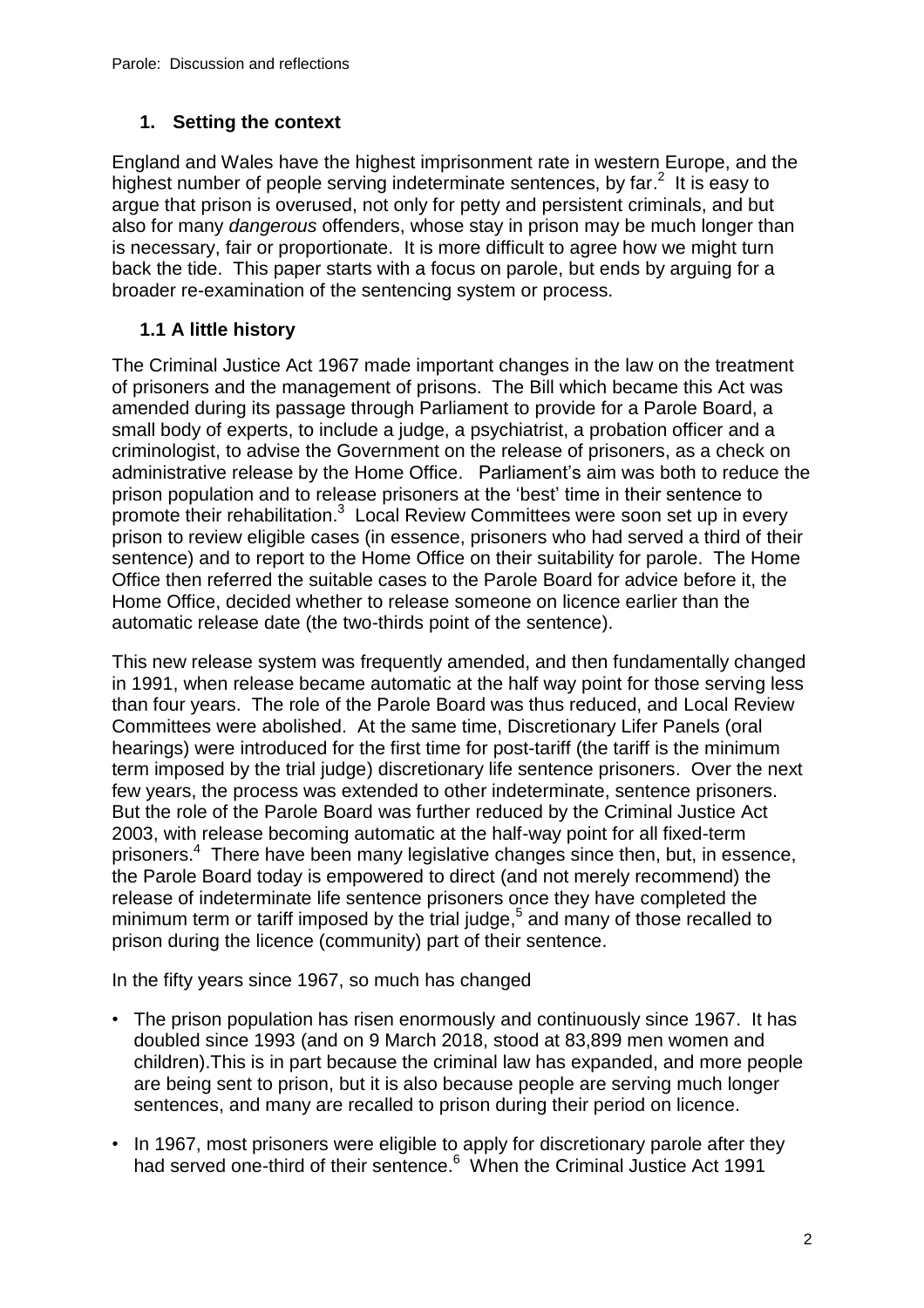removed discretionary parole for those serving less than 4 years, the Government estimated that there would be a reduction from 24,000 to 4,500 parole applications a year (see Wasik 1992:253). The Criminal Justice Act 2003 then removed discretionary parole for nearly all fixed term prisoners.

- The number of prisoners serving a life sentence has increased enormously. In 1970, there were 566. By 1990, the figure had risen to 2,795. As at 30 June 2017, there were 10,600 (10,247 men; 353 women) indeterminate sentenced prisoners (serving life and Imprisonment for Public Protection (IPP) sentences) in the prison population.<sup>8</sup>
- In the last decade or so, the penal system has faced dramatic financial cuts. These have had a devastatingly negative effect on the extent to which the average prisoner can hope to access rehabilitative services and plan positively for their future.
- The Parole Board itself has expanded from fewer than 20 members to over 250, many of whom are not *experts*, but *independent* members. It is no longer simply an advisory body, but a body which also makes decisions on release. Forced in particular by decisions of the European Court of Human Rights and domestic courts, 9 successive governments have made the Parole Board a little more courtlike (oral hearings, written reasons), but they have also kept its role very narrow, focused on evaluating a prisoner's risk.

#### **1.2 A discussion about parole or simply conditional release?**

The term parole is normally used today in England and Wales in a narrow sense: the discretionary and conditional release by the Parole Board of prisoners, under probation supervision and on licence. Parole, in the sense of release by the Parole Board, only applies to a proportion of prisoners: mostly those sentenced to a sentence of life imprisonment (prisoners serving indeterminate sentences, including IPP). It also considers the burgeoning caseload of extended sentence prisoners<sup>10</sup> and those recalled to prison during the licence or community part of their sentence.

There is also a need to explore parole in a second, wider, sense of the word. Everyone released from prison today, even those released automatically, is on parole in the sense that their release is only conditional.<sup>11</sup> They are being tested in the community and if their offender manager (OM, or probation officer) thinks that it is not working, they are liable to be recalled to prison. Recalls are either fixed (28 days) or standard term (see [https://www.gov.uk/guide-to-probation/being-taken](https://www.gov.uk/guide-to-probation/being-taken-back-to-prison)[back-to-prison](https://www.gov.uk/guide-to-probation/being-taken-back-to-prison) for more information). In the case of standard recalls, these prisoners are usually imprisoned until the Parole Board directs release or in the case of a fixed term sentence, it comes to an end. It is also worth remembering that the Justice Secretary also has powers of executive release with regard to fixed term prisoners and that the number released is often higher than that by the Parole Board.

Thus, when the Parole Board was set up, it was required to give a view on most release decisions. Now most prisoners are conditionally released automatically at half time regardless of the progress that they may have made in prison. I shall argue that the parole system should be seen to extend to all conditional releases from prison (including those currently authorised by the prison authorities).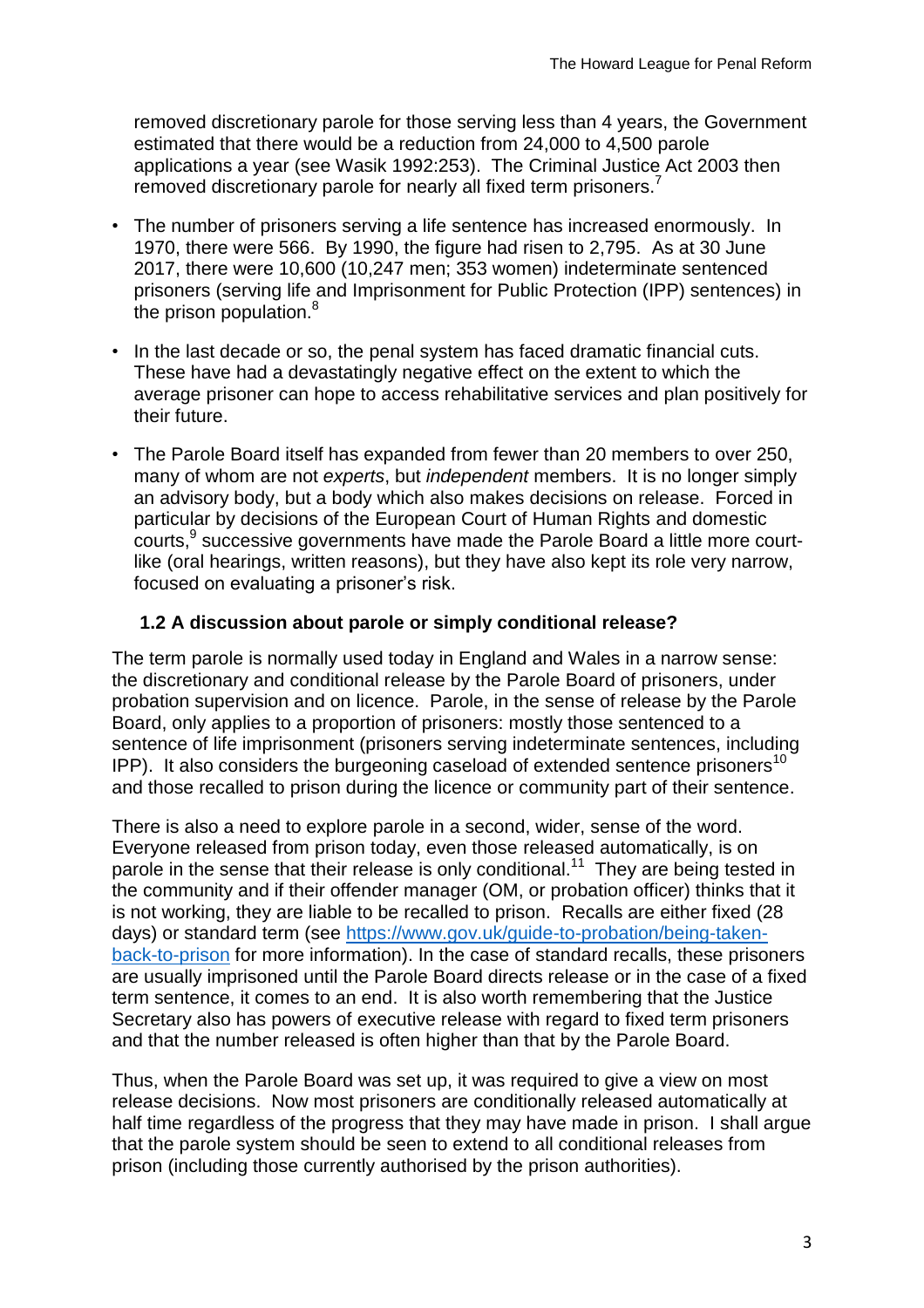#### **2. Where are we now? Current release processes**

### **2.1 The parole process<sup>12</sup>**

Today the parole board deals with lifers, release of extended sentenced prisoners and recalls of both fixed and indeterminate sentenced prisoners as well as advising the Justice Secretary on prisoners suitability for open conditions. Parole processes which involve the Parole Board are primarily governed by the Parole Board Rules 2016 and the *Generic Parole Process for Indeterminate and Determinate Sentenced Prisoners* (PSI 22/2015). The case of an Indeterminate Sentence Prisoner (ISP, or lifer) enters what is called the generic parole process (GPP) 26 weeks before the date on which the Parole Board expects to list the case for hearing. Six weeks before this period starts, the Public Protection Casework Section (PPCS) of Her Majesty's Prison and Probation Service ( $HMPPS<sup>13</sup>$ ) completes the prisoner's core file, or dossier, <sup>14</sup> and advises the prisoner of the start of their *parole process*, together with their right to instruct legal representatives. During this 26 week GPP period fresh reports are written and disclosed to the prisoner. Somewhat ironically, the efficiency of the process means that by the time a case comes to be heard, reports are very often 6 months out of date. So, dossiers have to be updated in the final weeks or days before the hearing.

It is unclear who really runs the process. Although the Parole Board is often described as an independent court or tribunal, and it is the Secretary of State who refers cases to it. In the case of indeterminate sentences in somewhat peremptory tones, the referral document reminds the Parole Board of the limits of its role: they may only direct release, or recommend that a prisoner be transferred to an open prison:

*In any event, the Board is not being asked to comment or to make any recommendation about the security classification of the closed prison in which the prisoner may be detained; nor any specific treatment needs or Offending Behaviour work required; nor on the date of the next review.*

This begs many questions. Why does the Government initiate a prisoner's review, and not the Parole Board or, indeed, the prisoner? Why is the Parole Board's role so limited?

Every case is reviewed by a single Parole Board member using the Member Case Assessment (MCA) process: in particular, the key decision is whether the prisoner should have an oral hearing. Where the case is decided on the papers, and the decision is that the prisoner remains in custody, the prisoner has 28 days to make representations (although again not in person) for a further review at an oral hearing. In 2016/17, only 536 (56%) of requests for oral hearings were granted. Oral hearings may be heard by one, two or three Parole Board members. The MCA member may specify the number, and whether the panel should be a face-to-face oral hearing or via video link with members at the Parole Board's London headquarters in the Ministry of Justice, and whether a specialist (usually a psychiatrist or psychologist) should be on the panel. Otherwise the panel will be assembled by administrative staff – some Parole Board members are keen to sit as much as possible, others (notably the judges<sup>15</sup>) have very limited availability.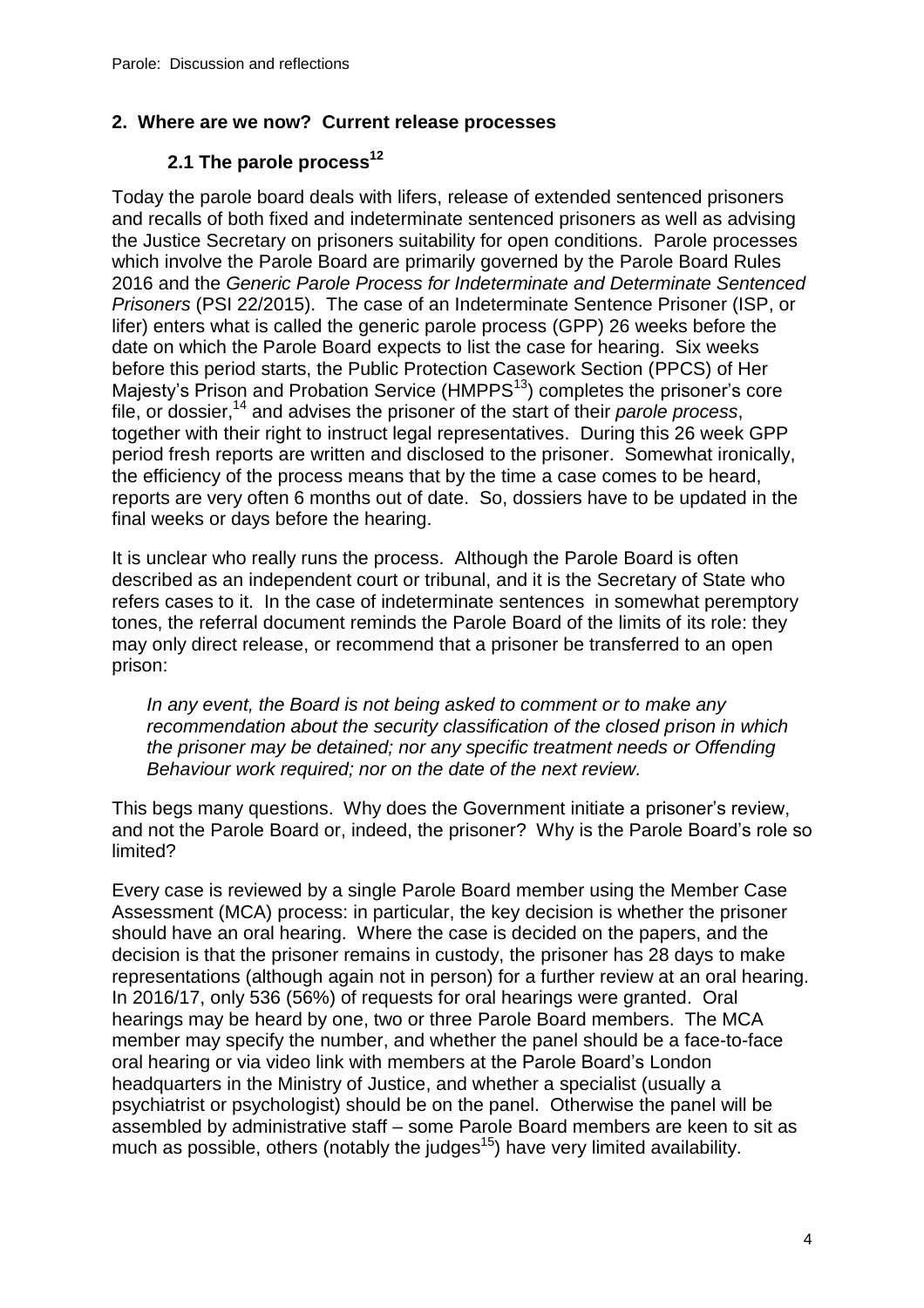Video-hearings are different in numerous ways, and, I would suggest, a poor substitute for a face-to-face hearing. They impose additional stresses on all parties; in part due to the constraints of often unreliable technology and by a rigid timetable. They are complex three-way videos: prisoner and their legal representative in prison; the OM/probation officer in their office; and, the panel in a small room in the Parole Board's headquarters. The video isolates members both from face-to-face contact with prisoners, and also from the context in which they are living. It may be that panel members who spend less time in prisons are less sensitive to the real difficulties that a prisoner has in proving they are a 'changed person' when surviving the reality of life on the wings.<sup>16</sup>

Parole hearings are not open to the public. They are more inquisitorial than the usual criminal trial, with witnesses (usually just the prisoner, his or her communitybased OM and prison-based Offender Supervisor (OS)) questioned in turn, and often at length, by panel members each of whom is likely to ask questions. The prisoner's legal representative may then ask questions, but their questions are often few and brief, as the panel's questioning will have been exhaustive. The panel chooses the order of witnesses.<sup>17</sup> The legal representative makes closing submissions. At the end of the hearing, if it has not been adjourned or deferred,<sup>18</sup> the panel is likely to reach a quick consensus. They usually hear two cases per day. The chair later drafts the decision, in the form of a letter to the prisoner, sent within 14 days of the hearing.<sup>19</sup>

In 2016/17, the Parole Board held 7,377 oral hearings (of which only 5,165 were completed). 2,468 (48%) prisoners whose oral hearings were completed were released, the release rate being much higher for recalled prisoners (39% of cases) than for first time releases. But it is impossible to evaluate whether decisions are *right*. Undoubtedly many prisoners are hugely disappointed not to be released or recommended for a move to open conditions. Others, who are released, might have been safely released many years earlier.

All indeterminate sentence prisoners have a tariff fixed by the initial sentencing judge, and will not be eligible for release until they become post-tariff. There is no way that the minimum term can be reduced, once the initial appeal process, and any application to the Criminal Cases Review Commission, has been exhausted.<sup>20</sup> Even post-tariff, the threshold for release is very high, with the result that prisoners may face a series of hearings, often with several years between each of them. The main factors which result in a prisoner not being released on tariff are:

• **A weak release plan**. The Parole Board cannot confidently release someone if their OM, based in the community wherever the prisoner was originally sentenced (which may have little or no relationship to where the prisoner's family or social ties are to be found) has not prepared a realistic and robust release plan. OMs are often in a difficult position: they rarely know the prisoner well, and the prisoner may not be intending to settle in their area. It can be hugely difficult finding suitable accommodation for life sentence or prisoners whom the court has deemed to be dangerous and, a prisoner will not be released without it. Places in approved premises are in very short supply, may have long waiting lists and may not be the best place for someone seeking to avoid a criminal peer group.<sup>21</sup> Prison based OSs, may or may not know the prisoner well, and they don't appear to have the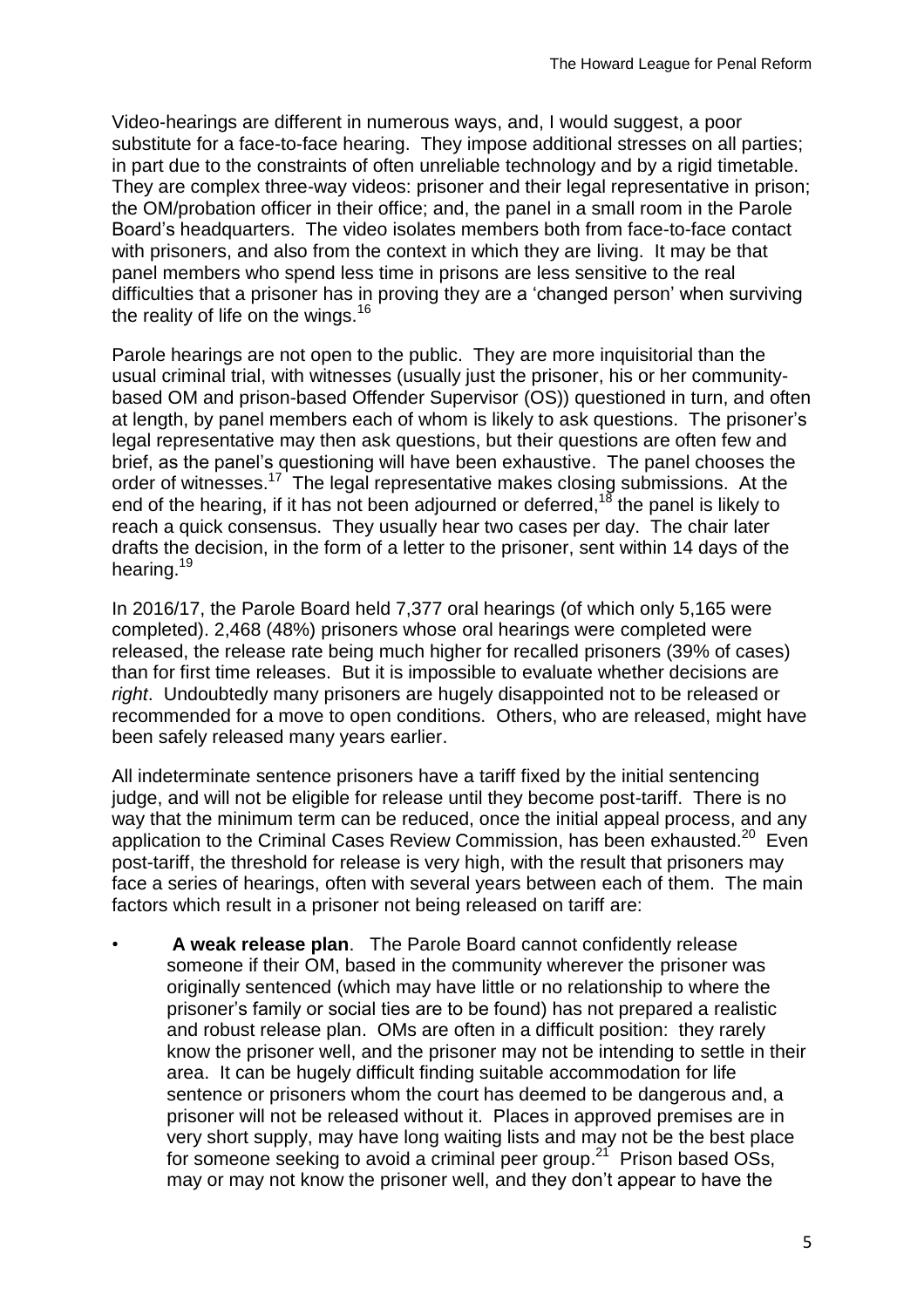authority to drive forward sentence or release plans. They often content themselves with routinised (template) report writing.<sup>22</sup>

- **The prisoner's behaviour**. Prisoners who fail to co-operate consistently with the authorities, and who fail to establish that they are seeking pro-social relationships are unlikely to impress the Parole Board. If illegal drugs are a risk factor, then a recent positive drugs test will be a strong negative. Proving that it is safe to release a long sentence prisoner in a difficult and unsafe environment (Chief Inspector of Prisons, 2017; Crewe, 2011; Crewe et al, 2017) is nightmarishly hard.
- **The Parole Board's governing rules**. The burden and standard of proof are critical tests. The Parole Board has to be satisfied that it is no longer necessary for the prisoner to be detained: it is not explicitly for the State to prove the necessity of detention.<sup>23</sup> The Parole Board is required to focus on questions of risk, and does so by looking at what happened in the index offence and on risk assessments based on past behaviour.<sup>24</sup> The threshold for release is very high.

Disappointed prisoners then start the long and unpredictable wait for another hearing. Soon after receiving the Parole Board's decision letter, the prisoner receives a more formal letter from Her Majesty's Prison and Probation Service's Public Protection Casework Section (PPCS) which both explains the Parole Board's decision, and informs them of what happens next. This letter lists key risk factors (up to 14, in my recent sample), stating bluntly that "The responsibility for addressing your risk reduction rests with you". It ends by identifying the next review period, stating that, for example, *your next parole review will start in December 2018 with a target for consideration by the Parole Board of June 2019*. Prisoners are well aware that this timetable routinely slips. Delays are unexplained: as prisoners commented:

"You wait two years and nothing happens"

"My target month for this up and coming Board was November 2016. As you can see that was 5 months ago and I've still not got a listing. My solicitor has informed me I was not on April's listings. She will be checking to see if I am on May's listing."<sup>25</sup>

Alongside the uncertainties, perhaps the most shocking feature of the current parole process is the question of delay, particularly the high number of deferrals and adjournments (see endnote 17). The Parole Board's Annual Report 2016/17 reports that in that year there were 16,866 paper hearings, of which 3,127 were deferred or adjourned; of the 7, 2377 oral hearings, 2,212 were deferred. In February 2017, the National Audit Office published an investigation into the Parole Board.<sup>26</sup> This examined the backlog of outstanding parole cases, and how the Parole Board is addressing the problem. Of the 2,117 oral cases outstanding in September 2016, 13% were more than a year past their target date for a hearing. A further 16% were more than six months past their target date. The Parole Board listed 701 cases for oral hearings in September 2016, while the queue of cases waiting for a hearing date was 1,257. Once listed, 34% oral hearings were deferred, and more than half of these (21%) were deferred or adjourned on the day of the hearing. The oldest of the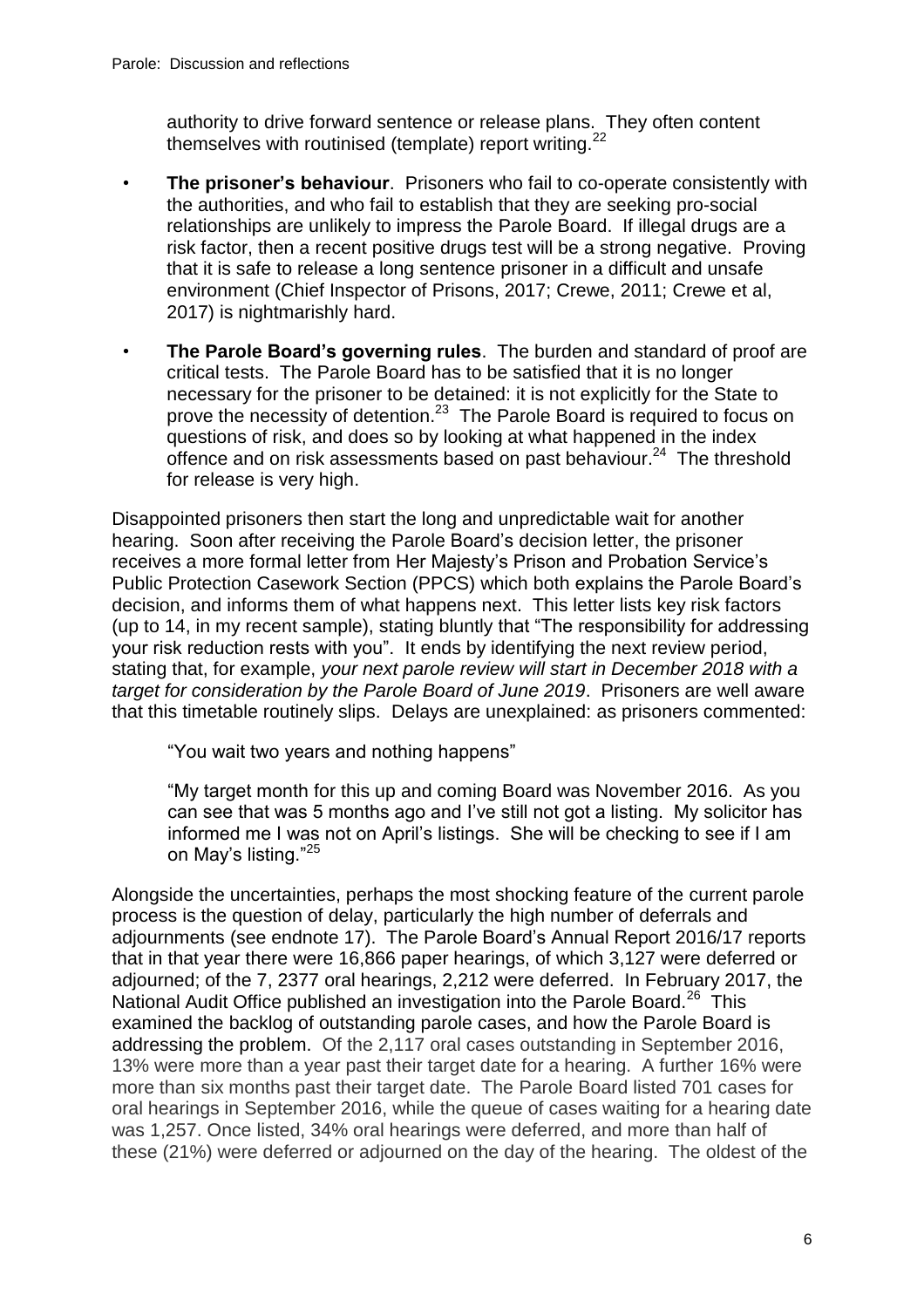outstanding cases in September 2016 had an original target date in 2009, with another 404 cases having target dates in 2015 or earlier.

What leads to deferrals and adjournments? The reasons are similar to the reasons which explain unsuccessful applications for release. It is easy to point a finger of blame in several directions:

- Report writers, particularly OMs and OSs (see above)
- Frequent changes in staff, the queue for courses, the lack of resources and failures to share information, both between staff and particularly with prisoners, all exacerbate the problem
- The Parole Board's lack of authority to compel prison and probation staff to react more promptly to their requests and directions
- The prison and probation system, which appears to tolerate a culture of delay no-one appears to be rewarded for helping a prisoner speed successfully through the system.

#### **2.2 Non-parole release**

Determinate (fixed-term) sentence prisoners are released at the half way point in their sentence: this includes any time spent remanded in custody prior to sentence, and some credit is available for time on bail on electronically monitored curfew. Release dates are calculated by the prison administration.<sup>27</sup> As well, and on top of this, prisoners may be released up to 135 days before that half-way point on Home Detention Curfew (HDC),<sup>28</sup> on a tag or electronic monitor. The HDC process is run administratively within whichever prison the prisoner is currently held.

All prisoners are now released on licence (with conditions). The numbers are not small. Table 1 (below) shows that 83,000 people were sentenced to imprisonment in 2016. A few will be released straight from court, having served the appropriate length of sentence whilst on remand.

|  |  | Table 1: Numbers of defendants sentenced in 2016 |
|--|--|--------------------------------------------------|
|--|--|--------------------------------------------------|

|                       | <b>Crown Court</b> | <b>Magistrates Court</b> |
|-----------------------|--------------------|--------------------------|
| (Immediate) Custody   | 39,507             | 43,452                   |
| Suspended sentence of | 20,794             | 33,938                   |
| Imprisonment          |                    |                          |
| Community order       | 6,598              | 95,789                   |

Source: *Criminal Justice Statistics* (2017) taken from figure 1

https://www.gov.uk/government/uploads/system/uploads/attachment\_data/file/614414/criminal-justicestatistics-quarterly-december-2016.pdf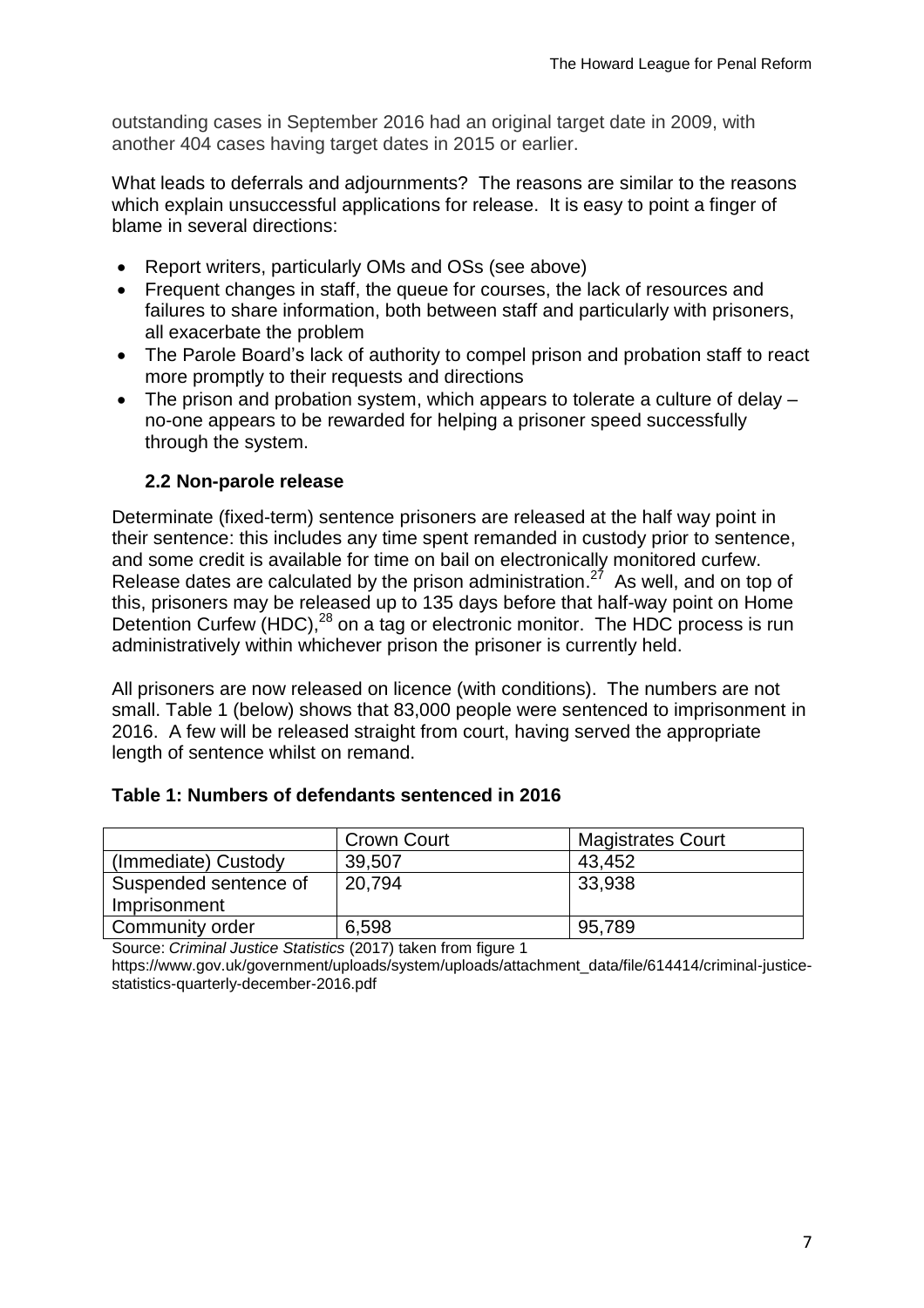#### **2.3 The realities of living on licence**

Licence conditions are both onerous and vague. They vary a little according to whether the prisoner is on HDC or not, but in essence a standard licence looks like this:<sup>29</sup>

- 1. Under the provisions of Sections 244-253 of the Criminal Justice Act 2003 you are being released on licence. You will be under the supervision of a probation officer or a social worker of a local authority social services department and must comply with the conditions of this licence. The objectives of this supervision are to (a) protect the public, (b) prevent re-offending and (c) achieve your successful re-integration into the community.
- 2. Your supervision commences on \_\_\_\_\_ and expires on \_\_\_\_ unless this licence is previously revoked.
- 3. On release you must report without delay to

#### Name:

Address:

- 4. You must place yourself under the supervision of whichever probation officer or social worker is nominated for this purpose from time to time.
- 5. While under supervision you must:
	- (i) be of good behaviour and not behave in a way which undermines the purpose of the licence period;
	- (ii) not commit any offence;
	- (iii) keep in touch with the supervising officer in accordance with instructions given by the supervising officer;

(iv) receive visits from the supervising officer in accordance with instructions given by the supervising officer;

(v) reside permanently at an address approved by the supervising officer and obtain the prior permission of the supervising officer for any stay of one or more nights at a different address;

(vi) not undertake work, or a particular type of work, unless it is approved by the supervising officer and notify the supervising officer in advance of any proposal to undertake work or a particular type of work;

(vii) not travel outside the UK, the Channel Islands or the Isle of Man except with the prior permission of your supervising officer or for the purposes of immigration deportation or removal;

(viii) additional licence conditions.

- 6. The Secretary of State may vary or cancel any of the above conditions, in accordance with Section 250 of the Criminal Justice Act 2003.
- 7. If you fail to comply with any requirement of your probation supervision (set out in paragraphs 3, 4 and 5 above), or if you otherwise pose a risk to the public, you will be liable to have your licence revoked and be recalled to custody until the date on which your licence would otherwise have expired. If you are sent back to prison and released before the end of the licence period, you will still be subject to supervision.

Signed: Status: Date: 15 Status: Date: 15 State Secretary of State

This licence has been given to me and its requirements have been explained.

Signed: Date: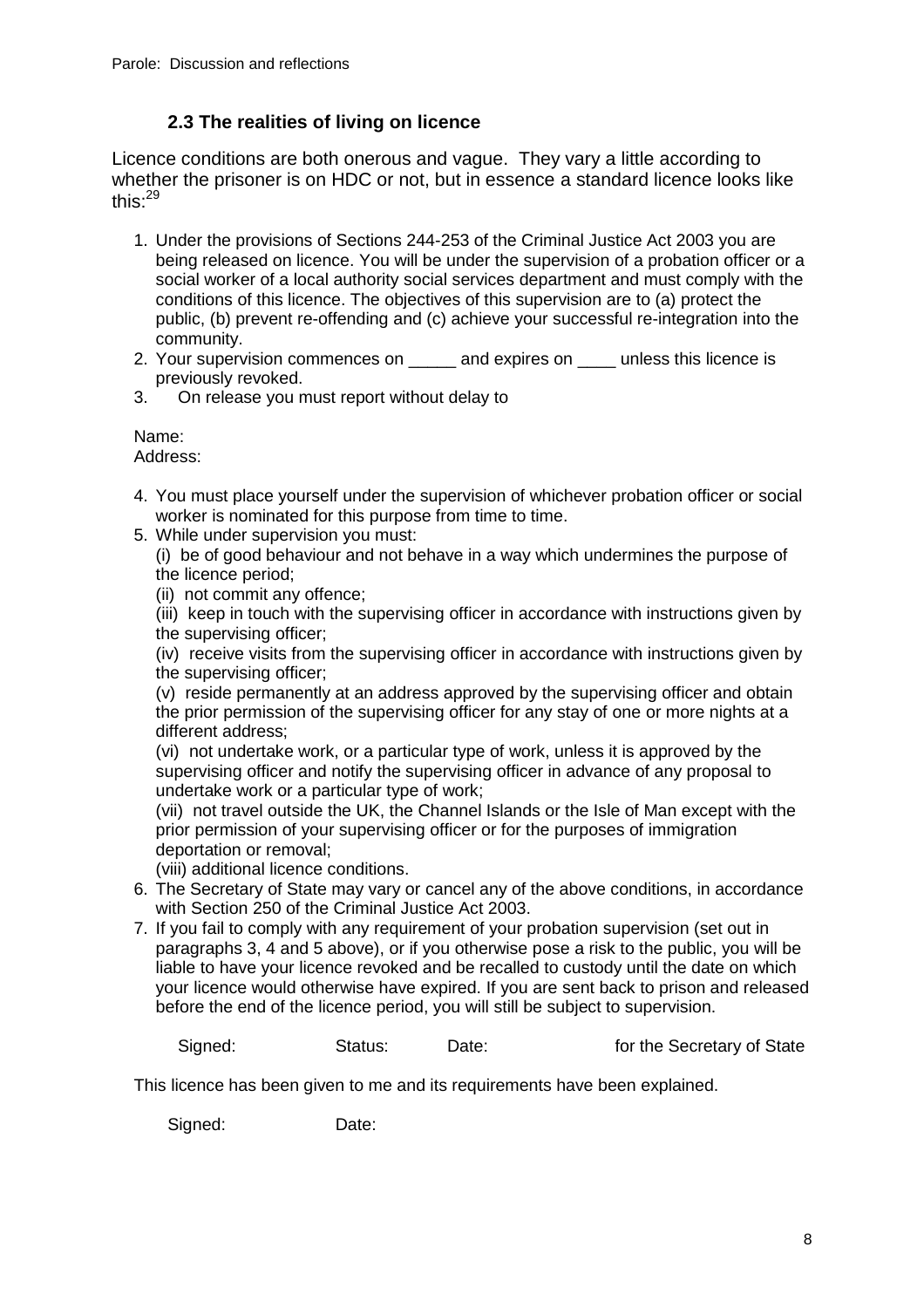As well as the standard licence conditions, additional ones are common and may include:

- 1. electronic monitoring
- 2. drug testing
- 3. polygraph testing
- 4. residence at a specified place;
- 5. restriction of residency;
- 6. making or maintaining contact with a person;
- 7. participation in, or co-operation with, a programme or set of activities;
- 8. possession, ownership, control or inspection of specified items or documents;
- 9. disclosure of information;
- 10. a curfew arrangement;
- 11. freedom of movement;
- 12. supervision in the community by the supervising officer, or other responsible officer, or organisation.

The reality of supervision and support/rehabilitation in the community has long been subject to much criticism. In particular, the systemic failure to join up the implementation and management of the custodial part of a sentence with the period served in the community might be highlighted.<sup>30</sup> The coalition Government 2010-15 put a certain energy and investment both into through-care $31$  and into privatising probation services. Major changes took place in the spring of 2015, largely under the umbrella of the Offender Rehabilitation Act 2014. $32$  These have not yet proved to be anything which might be called a success. Many prisoners are now supervised on release not by the National Probation Service (NPS), but by a Community Rehabilitation Company (CRC), some of which are private companies, some owned by large international companies, others voluntary organisations (see Padfield, 2016). A 2016 HM Inspectorate of Probation and HM Inspectorate of Prisons *Inspection of Through the Gate Resettlement Services for Short-Term Offenders* was blunt: the "strategic vision for Through the Gate services has not been realised" and that CRCs' efforts were "pedestrian at best" (HMIP 2016: 3).<sup>33</sup> The report raised concerns about high rates of reoffending and recall; that the needs of individual prisoners were not being identified in prison and not enough was being done to help prisoners get ready for release; the level of communication between staff in prisons and the community was poor; that prisoners had little sense of involvement in the plans for their resettlement; and, there was very little integration between services in prison and in the community. The message of the follow up inspection in 2017, *Through the gate resettlement services for prisoners serving 12 months or more*, was even more shocking:

Clearly there is more time for resettlement work with these prisoners, but CRCs are making little difference to their prospects on release. We found them no better served than their more transient fellow prisoners were some eight months ago. The overall picture was bleak. If *Through the Gate* services were removed tomorrow, in our view the impact on the resettlement of prisoners would be negligible… None of the early hopes for *Through the Gate* have been realised. The gap between aspiration and reality is so great, that we wonder whether there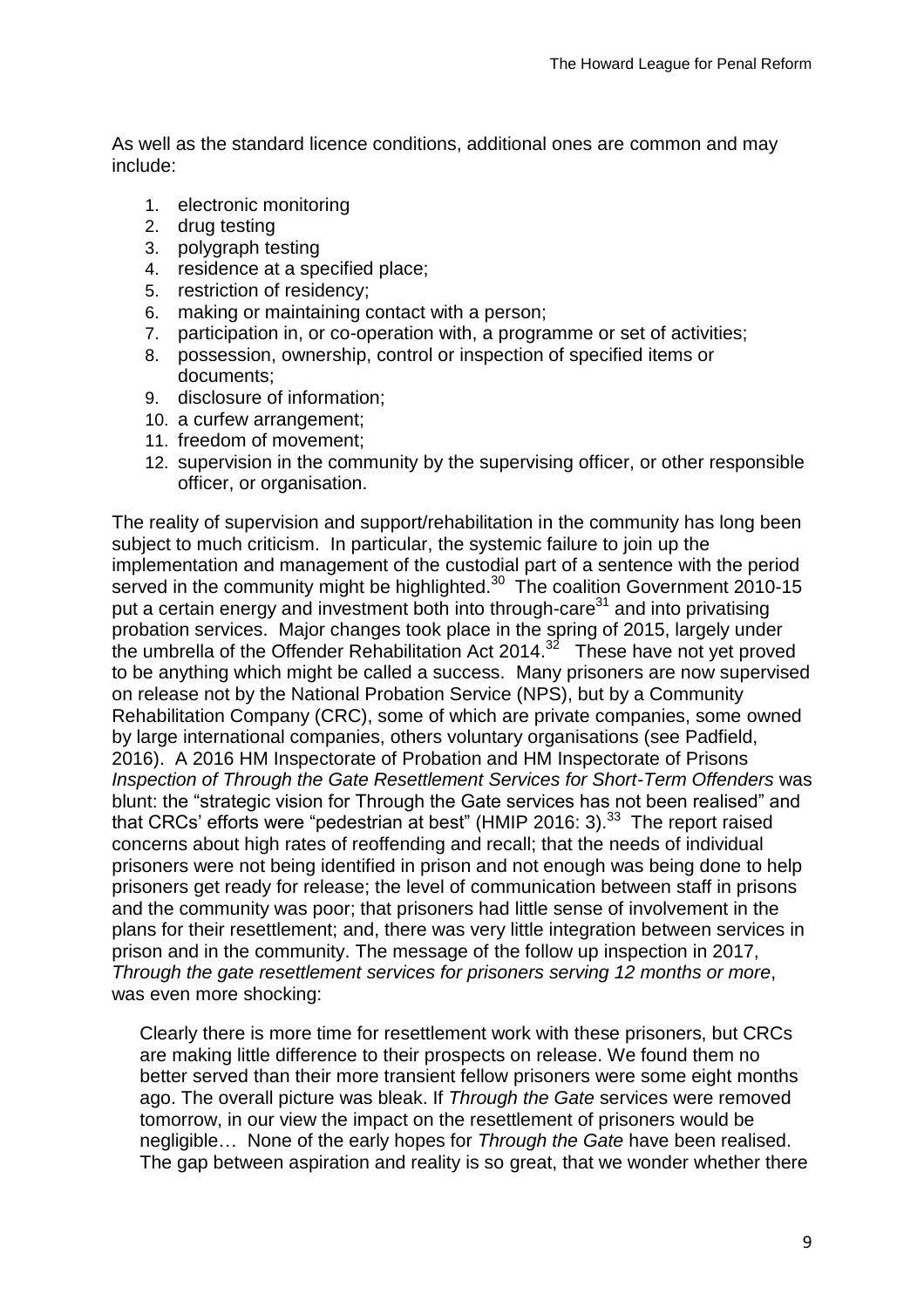is any prospect that these services will deliver the desired impact on rates of reoffending (HMIP 2017:3).<sup>34</sup>

Short-term prisoners, sentenced for an offence committed on or after 1 February 2015 to a custodial term of more than one day but less than two years, are now subject to an additional period of statutory supervision in the community after their licence period ends. This post-sentence supervision period tops up the licence period to make a total of 12 months' supervision after release. Any sanctions (including breach action) during the post-sentence supervision period can only be dealt with by the courts. $35$  This new system results in disproportionate sentences: the shorter the sentence, the longer the period of post-sentence supervision.

Living under supervision can be both hard and burdensome. It is not simply a question of accessing support: public protection lies at the heart of supervision. For example, thousands of ex-prisoners are subject to Multi Agency Public Protection Arrangements (MAPPA), the process through which the police, probation and prison services work together with other agencies to assess and manage violent and sexual offenders in the community. It is a system of sharing information and combining resources to maximise the risk management in place for each individual offender. The fragmentation of support services and the privatisation of probation services are unlikely to prove helpful.

#### **2.4 Recall**

Release on licence is far from unconditional. Those who breach their licence conditions, even for seemingly trivial matters, are liable to recall to prison. It is not necessary for there to be allegations of further offences, simply breach of the existing licence conditions, which includes the vague condition to be of *good behaviour and not behave in a way which undermines the purpose of the licence period*. Recall is initiated by probation service/CRC staff, and must be authorised by a senior manager. The recall documentation is sent to the Ministry of Justice's Public Protection Casework Section (PPCS), which ensures that the dossier is disclosed to the prisoner and that the recall is reviewed by the Parole Board (unless executive release is applied). PPCS is responsible for the re-release of fixed term (FT) recalled prisoners, who may be recalled for 14 or 28 days, and may also rerelease standard recall (SR) prisoners, who are recalled until their sentence end date. In 2016/17, 2,595 recalled prisoners were subject to executive re-release by NOMS, and 1,891 recall cases were considered by the Parole Board (Parole Board 2017:25-6). In 2016/17, 39% of the Parole Board's oral hearings concerned recalled prisoners (compared with 24% in 2012/13). There have been no published studies on how PPCS exercises its power of re-release. It refers all extended and life sentence cases to the Parole Board for review, as well as all SR prisoners who have not been re-released by day 28 of their return to custody.

Where the risk of reoffending is imminent, recall may be understandable. Should there be reasonable suspicion that a further offence has been committed, remand to custody for this new offence may be required, but not necessarily a recall. Generally, recall should be a last resort. As the official advice puts it, recall "is a final option for cases where the RoSH (risk of serious harm) can no longer be managed in the community or where the offender is out of contact or presents an imminent risk of reoffending. As now, practitioners should be looking for creative and responsive ways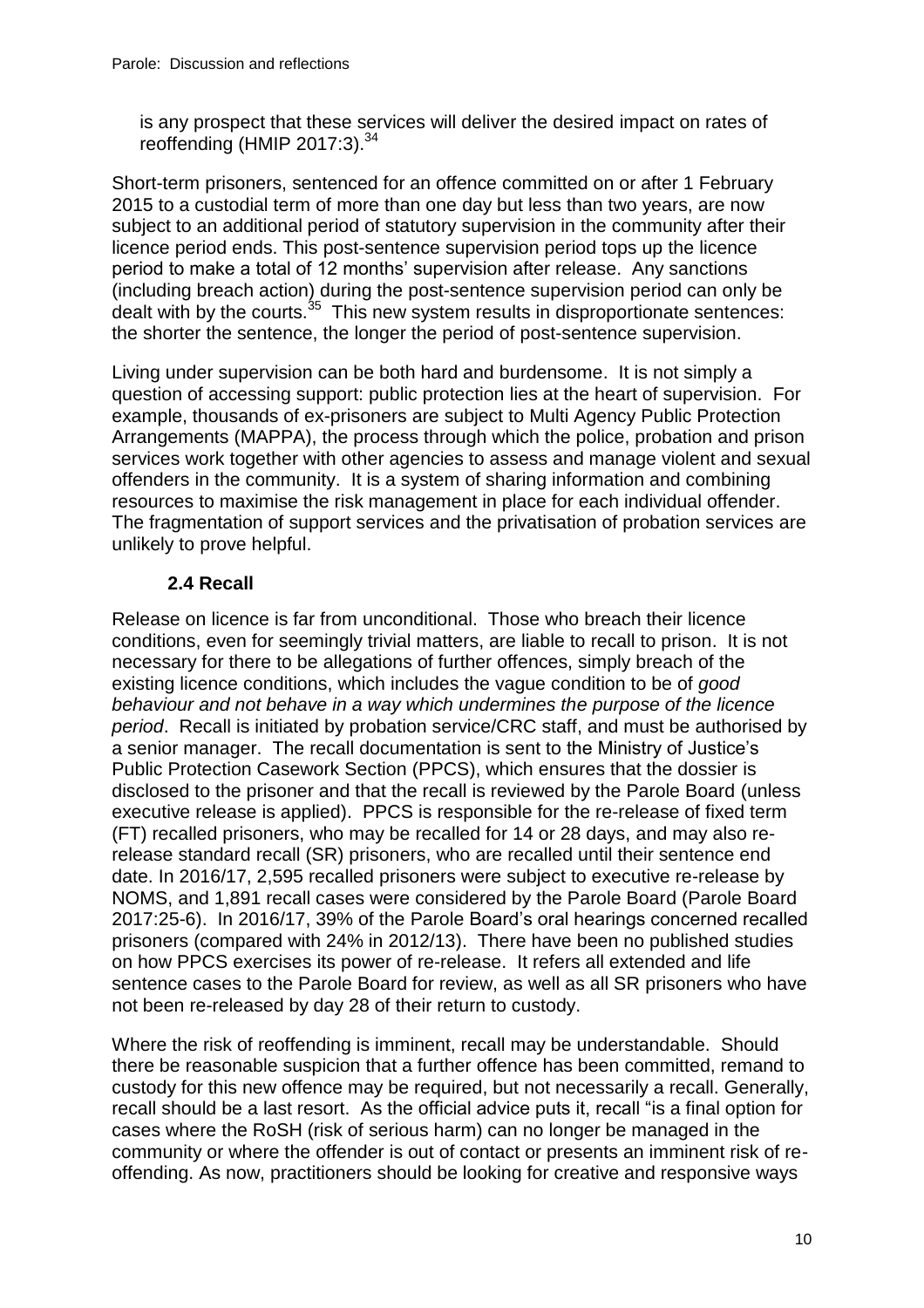to secure compliance short of recall (whether in the form of additional restrictive measures or supportive protective measures)" (PSI 30/2014; para 2.3). The number of prisoners recalled is very high. In the first quarter of 2017, 5,347 people were recalled to prison (a 3% increase compared to the same quarter in 2016). In the past year, the recalled IPP population has grown by 22% (to 760).<sup>36</sup> It is important to realise that even if (especially if?) the Parole Board continues to increase the number of prisoners it releases, the number who will be recalled is likely to increase.<sup>37</sup> Many of those who are recalled are serving short, fixed term, sentences: those who were released administratively.<sup>38</sup>

The position has been made much more complex by the creation of CRCs. In theory, the NPS supervises high, and very high, risk cases, and the CRC, the medium and low risk cases. But risk is highly dynamic and may fluctuate. When someone is being supervised by a CRC, it is CRC staff who will take the decision to initiate recall, especially in those cases where there is no increase in the risk of serious harm to high, but they must also consult the NPS where appropriate. They forward the recall request and supporting documentation directly to PPCS. It appears a clumsy process.

#### **2.5 Suspended sentences and community orders**

So far the focus has been on parole or release for those serving custodial sentences. But widening the lens, perhaps it is pertinent to discuss the increasing number of custodial sentences which are suspended from the start: this has risen by 68% in the last decade (Ministry of Justice 2017). This facilitates a re-thinking of the way these sentences, as well as ordinary custodial sentences, are implemented and managed.

Table 1 (above) identifies the rising number of suspended sentence orders (SSOs). It is a curious sentence: as the Sentencing Council explains in its guideline to sentencers: "A suspended sentence MUST NOT be imposed as a more severe form of community order. A suspended sentence is a custodial sentence. Sentencers should be clear that they would impose an immediate custodial sentence if the power to suspend were not available. If not, a non-custodial sentence should be imposed."<sup>39</sup> Thus, even though convinced that the sentence definitely crosses the mysterious custody threshold (see Padfield 2011) the sentencer can still find reason to suspend the sentence. The Sentencing Council identified three factors that may make it appropriate to suspend a custodial sentence: a realistic prospect of rehabilitation; strong personal mitigation; or the fact that immediate custody will result in significant harmful impact upon others.

Whilst the number of SSOs is growing, the number of community orders has declined. To the sentencer, they may look very similar, in both cases the court can attach one or more of a long list of possible requirements or conditions. Both sentences seem to involve a mixture of punishment, help and control: they can be tougher than an immediate short prison sentence in that they last longer (normally two years) and require an offender to face up to the consequences of their crime. Those who fail to comply with the requirements can be taken back to court to be resentenced. Imprisonment is a possible sanction, more likely of course in the case of a suspended sentence than in the case of a community order.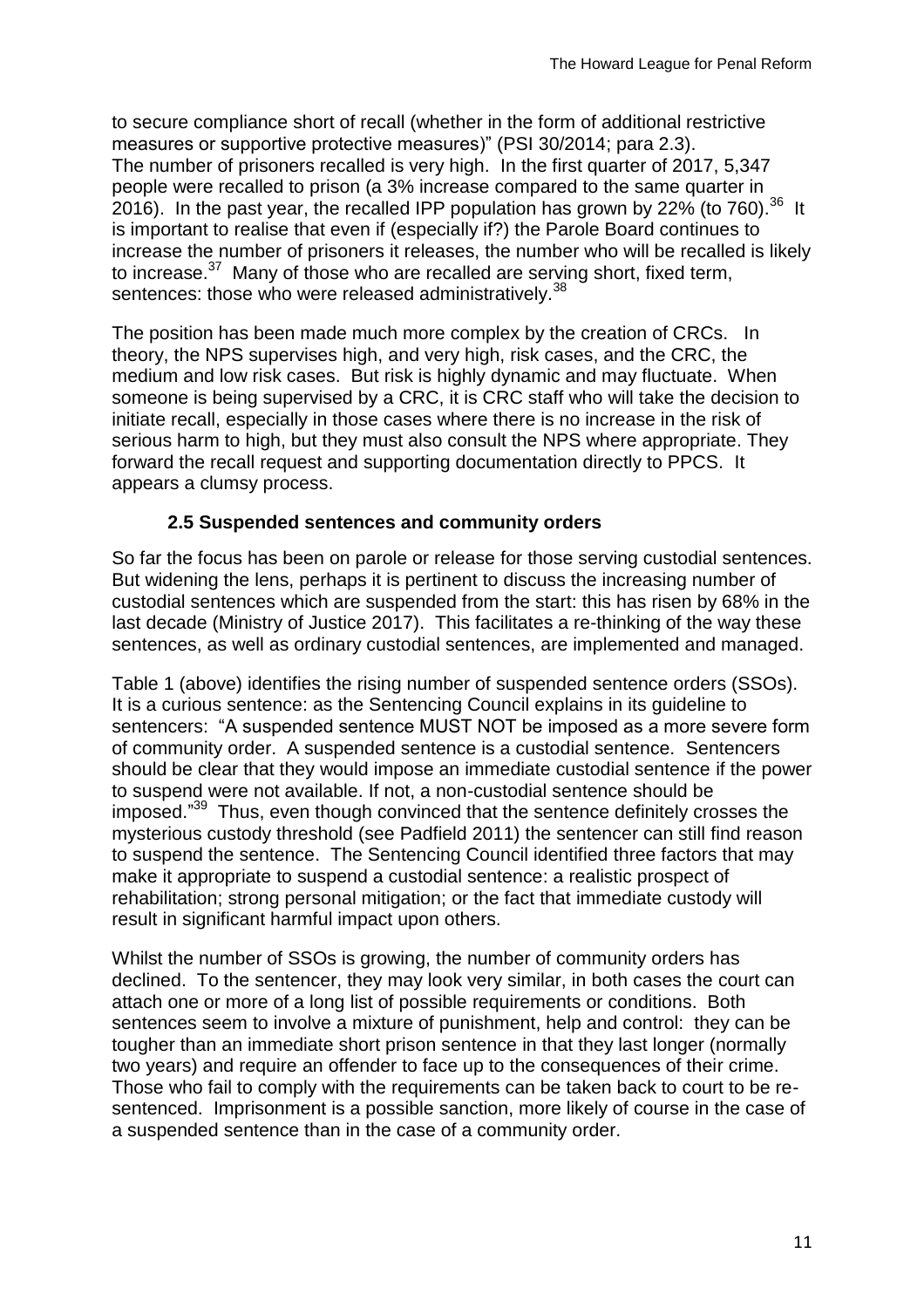#### **2.6. What needs to change?**

The following conclusions can be drawn from this analysis of the current system:

- Many prisons are disgraceful, unsafe places. There can be no doubting that imprisonment is a brutal assault upon human liberty and offers a poor training ground on how to behave on release<sup>40</sup>
- Sentence lengths have grown significantly in recent decades for no apparent reason or clear purpose
- Life sentence prisoners, in particular those serving IPP sentences, face disproportionate sentences: long periods beyond the original tariff
- Similarly, prisoners recalled to prison often serve disproportionate, and what might be seen as unnecessary, time in prison
- The penal system has multiple, and often contradictory, aims: protection of the public (and security) does not sit comfortably with rehabilitation
- Prison and probation providers do not work well together, and are currently poor at providing rehabilitation services. The reality of post-sentence supervision, or supervision by the probation services, is often inadequate
- The current bureaucratic system appears to tolerate a culture of delay and inertia
- Prisoners face unclear pathways through the minefield of the prison system. They are powerless in the face of an apparently uncaring and unpredictable system. Their sentence is shaped by decisions made about them and imposed upon them. As well as the original decision of the sentencing court, important decisions affecting the course and length of a sentence are taken by distant, anonymous prison authorities (allocation, categorisation etc.), as well as more visible prison authorities (incentives and earned privileges, access to courses, release on temporary licence, adjudications, HDC etc.), the Parole Board (some releases, more re-releases), the courts (appeals, judicial review). There is little that is systematic in the hierarchy of decision making. Legal advice is often not available, and even practical advice may be hard to access. Luck plays a significant part in a prisoner's progress e.g. in whether they find staff who have the time and commitment to champion their progress. Widespread variations in treatment undermine perceptions of legitimacy and leave prisoners feeling both frustrated and disaffected
- The Parole Board's narrow role does not empower it to lead the parole process, even for life sentence prisoners.<sup>41</sup> It does not feel court-like in the sense of having the authority of an independent court.<sup>42 43</sup>

Additionally, costs of the system might be identified:

- (i) The (unaffordable) cost to taxpayers: when prisoners stay in prison unnecessarily or when too much money is spent on managing the system rather than on work with prisoners following release;
- (ii) Justice and fairness: the cost to prisoners, and their families and friends;
- (iii) Effectiveness: the cost to victims and to society in having a system which is not truly focused on rehabilitation and on reducing the risk of reoffending.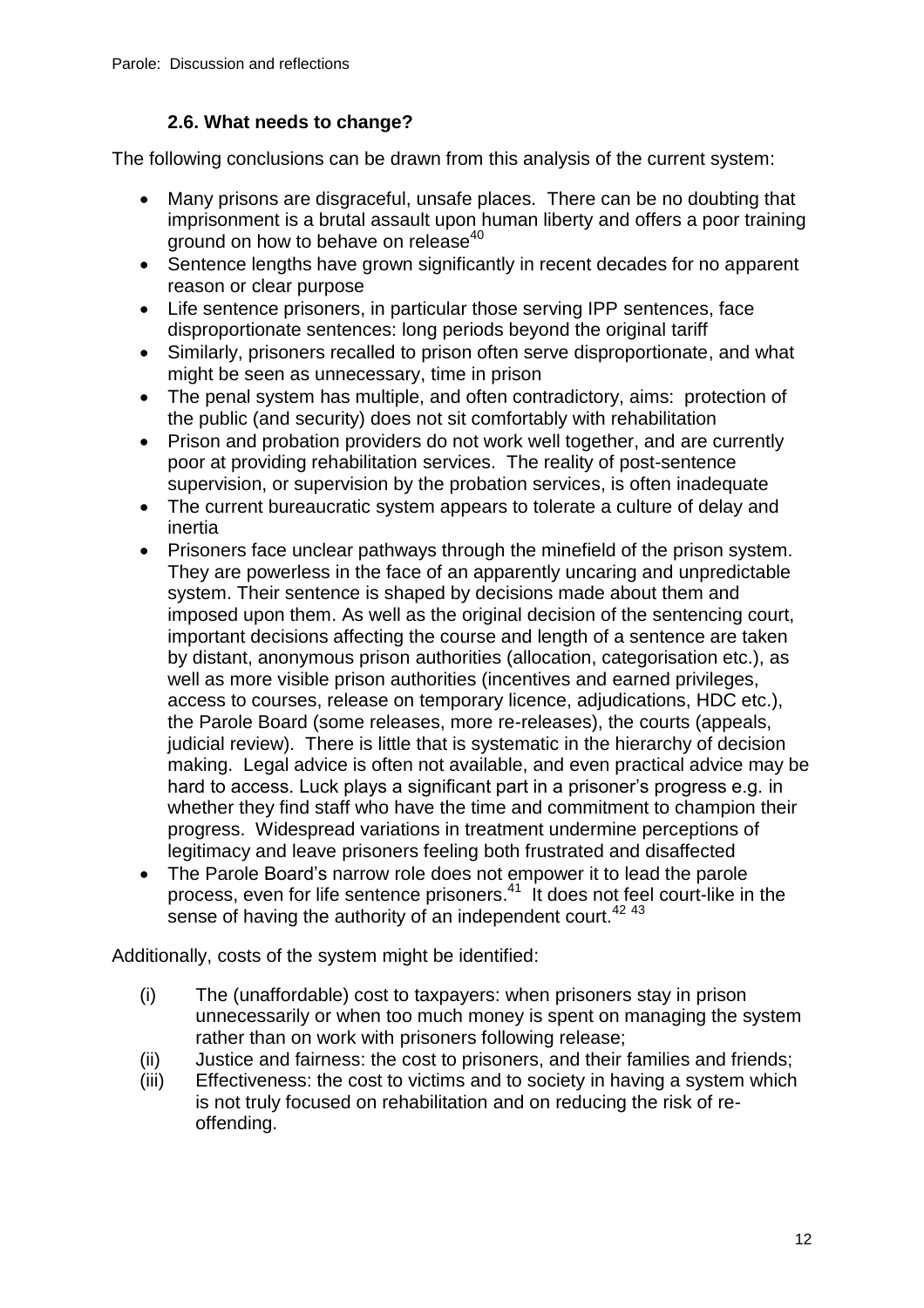#### **3. Where do we want to get to?**

#### **3.1 What is the system for?**

The challenge is that the penal system has multiple, and often contradictory, aims. Thus s.142 of the Criminal Justice Act 2003 provides that a sentencing court "must have regard to the following purposes of sentencing":

- (a) the punishment of offenders
- (b) the reduction of crime (including its reduction by deterrence),
- (c) the reform and rehabilitation of offenders,
- (d) the protection of the public, and
- (e) the making of reparation by offenders to persons affected by their offences.

The Prison Rules 1999 state that "the purpose of the training and treatment of convicted prisoners shall be to encourage and assist them to lead a good and useful life". This simple statement would have been changed by the recent Courts and Prison Bill 2017 (which died with the general election of 2017), suggesting the purpose of prisons to be:

In giving effect to sentences or orders of imprisonment or detention imposed by courts, prisons must aim to -

- (a) protect the public,
- (b) reform and rehabilitate offenders,
- (c) prepare prisoners for life outside prison, and
- (d) maintain an environment that is safe and secure.

If the Government is either not prepared, or not able, to resource prisons to deliver against the majority of these objectives, is it appropriate to adopt these objectives? If we accept that one of the most important purposes of prisons, and probation, is the preparation of prisoners for life outside prison, there needs to be an acknowledgement that the current system is not fit for purpose. It is also worth pointing out that the current system makes little sense in terms of reducing reoffending, and pathways out of crime, or desistance from crime. Evidence from the academic research literature suggests:

- Future dangerous offences are enormously difficult to predict (Crassiati and Sindall, 2009; Padfield, 2011c).
- Most ex-offenders (even most persistent offenders) eventually desist, and they do so largely on their own initiative.
- Desistance is often a gradual, fragile, obstacle-strewn process, with many false starts.
- Treatment needs to be individualised to be effective, providing understanding and supporting pro-social relationships (Halsey et al, 2017).

The current Parole Board (2017), on the other hand, announced that its primary aim as: to protect the public, "an independent body that works with other criminal justice agencies to protect the public by risk assessing prisoners to decide whether they can be safely released into the community." This narrow focus, I would suggest, lies at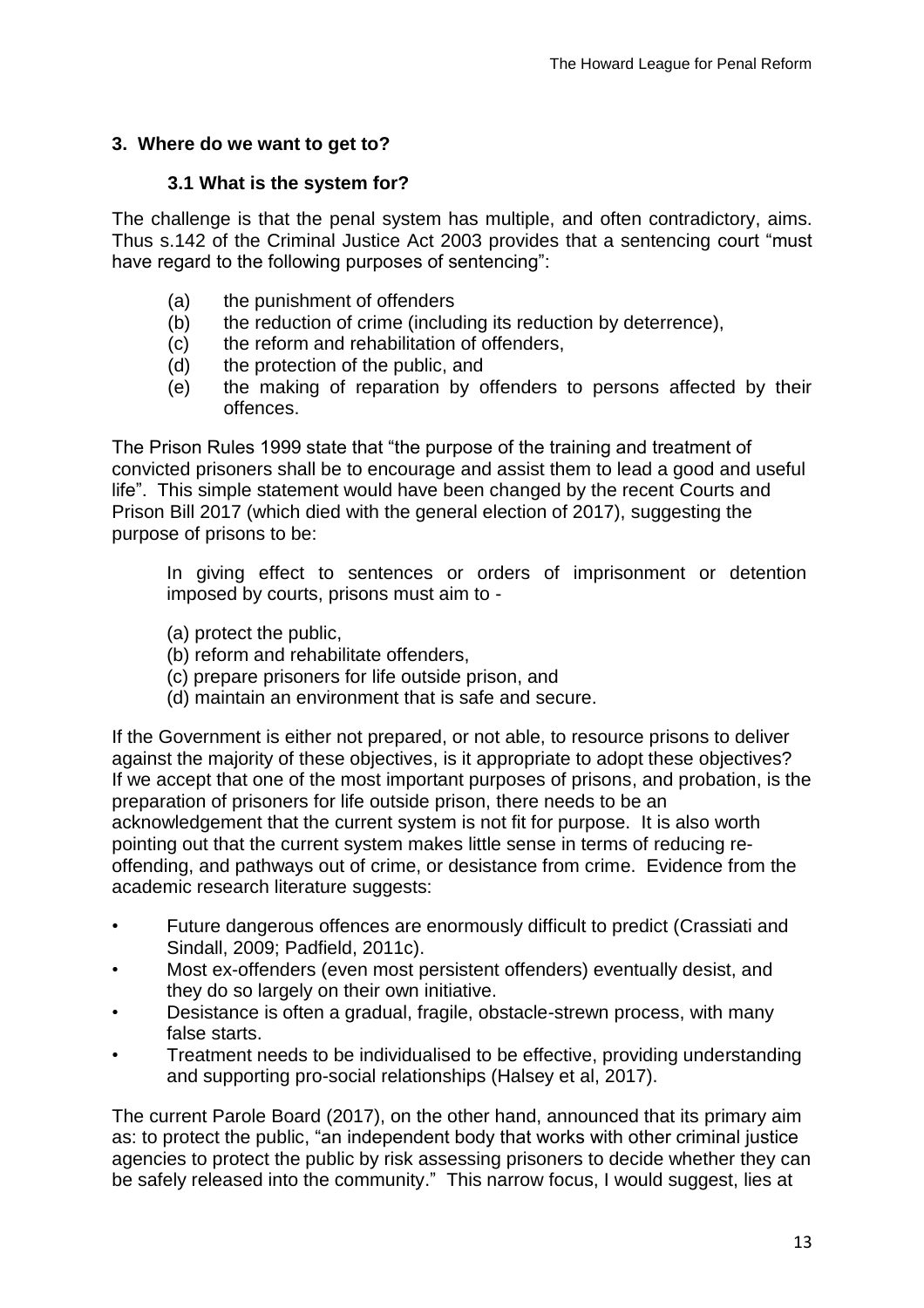the root of many of the problems with parole today. Whereas prisons have objectives they do not come close to realising, the Parole Board is straight-jacketed into just one. There may be two additional priorities that the Parole Board might fruitfully add: the reduction of offending and re-offending and the safeguarding of the rights of those detained.

#### **3.2 Learning from history and from abroad**

History, and a changing political climate, explains where we are today. Early release prior to 1967 was in the hands of the executive and so it remained even after the 1967 Act. The original Parole Board had few members, and the main preliminary work of assessing prisoners was done by Local Review Committees (LRC), one for each prison. The LRC was made up of the prison governor, a member of the Board of Visitors (now the Independent Monitoring Board), a probation officer and aftercare officer, and an independent member. It would report to the Home Office which would then refer cases to the Parole Board, which in turn would advise the Home Office.<sup>44</sup> Since then, the Parole Board has been buffeted by court decisions and Parliament and become an entirely different creature. History explains how we got here, but not where we want to be.

Lessons may be learned from other countries, as well as from history, about the wide variety of possible release processes (see, for example, Padfield et al, 2010, for different European models; Rhine et al, 2017, on different US models). Different systems have evolved, of course, because of their different historical and political contexts. Many European countries have a more judicialised process. Herzog-Evans and Padfield (2015) explored the advantages of the French system of *juges d'application des peines* (JAPs), a system which has seen an increase in the judicial supervision of the implementation of sentences. For example, a French prisoner sentenced to any lengthy custodial term is able, after a period of time, to ask the supervising court, the *tribunal d'application des peines,* to reduce his *periode de sûreté* (minimum term). Why is it absolutely impossible to shift the minimum term in England?<sup>45</sup> Judicial monitoring of sentences is rare in England apart from the few drugs courts or problem solving courts. Yet it has obvious advantages. There is some evidence that discussion of, and involvement in, the drafting of proposed conditions in a judicial forum can encourage a prisoner to engage with and sign up to release conditions. Regular judicial monitoring keeps both the ex-prisoner and the judge at the heart of the conversation about how resettlement is going. In England and Wales prisoners have little involvement in the drafting of their licence conditions, and usually nothing to do with recall, until after they find themselves back in prison.

There is also a strong rule of law argument to learn from France. Since judges impose the original sentence, they should be responsible for implementing, changing, and monitoring them. The prisoner's capacity and desire to change is likely to evolve; after a period of time, a court should have the duty to review the appropriateness of the original sentence. Problem-solving courts, and indeed JAPs in France, appear to be better at focusing on the positive, on encouragement and on building confidence and hope. In my experience, French judges appear to believe that offenders can change in a way that is less obvious in England's less personal courts (Padfield, 2011b; also Donoghue, 2014).<sup>46</sup>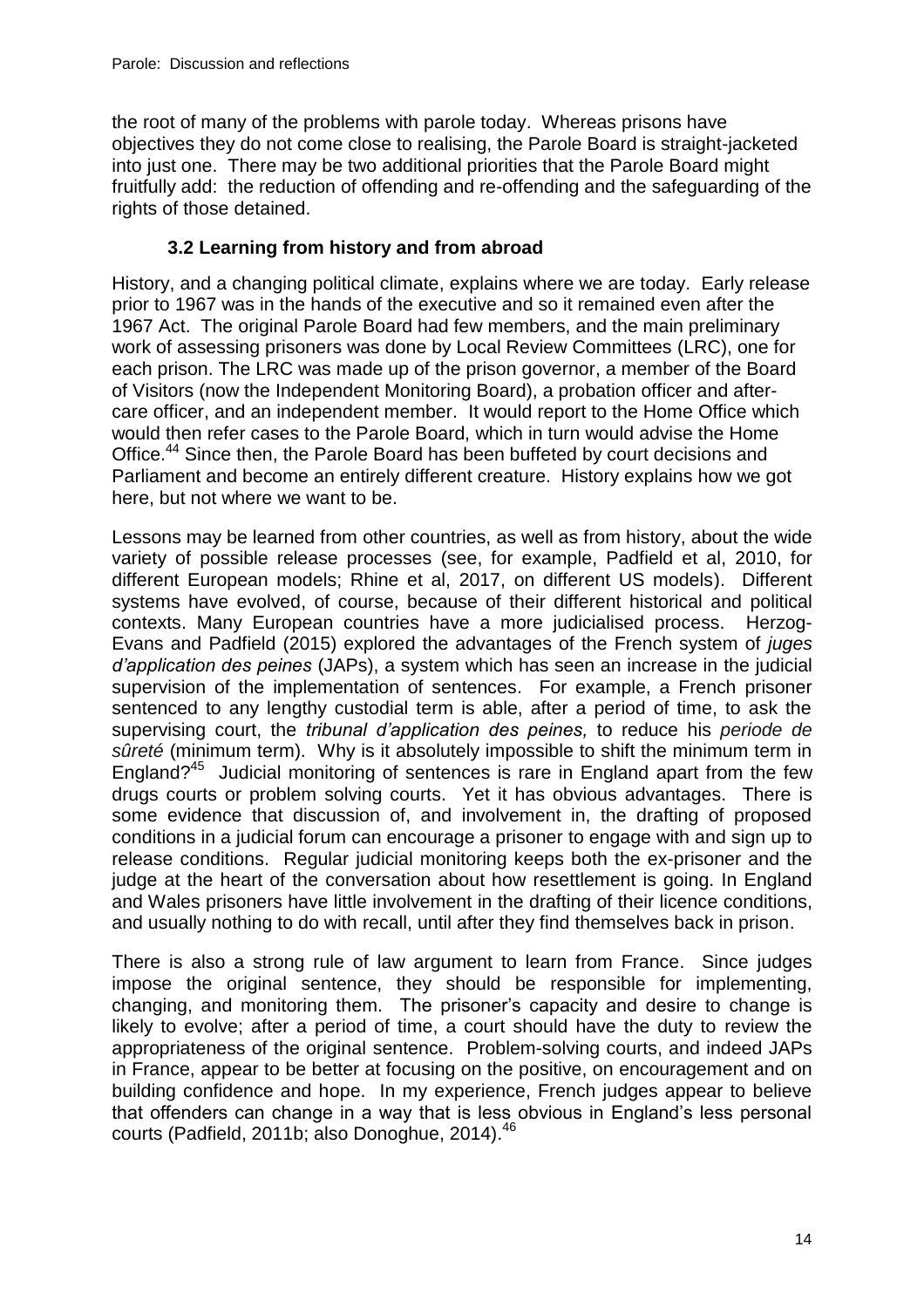The consequences of a sentence may well hang over someone forever, and sentencing should be seen as an ongoing process, not as a one-off event. Different aims (values?) may take priority at different times in the process. In England and Wales, at the moment, it might be argued that the priority aim of front-door sentencing is consistent, proportionate sentences, a desert-based, offence-based, system, where the judge calculates the correct sentence, adding an unspecified amount for those with relevant previous convictions and reducing a small amount for personal mitigation. During the implementation stage of the sentence, the focus turns to more instrumental concerns: the risk posed in the community as well as their rehabilitation. These two priorities may clash and prison and probation officers struggle to balance the competing interests of public protection and reintegration. These matters should be debated openly, not behind closed doors. Although sentencing is a lengthy process, important decisions are key events that should be aired during a judicial hearing.

The involvement of the judiciary may also protect the sentencing system from undue politicisation. Certainly in England and Wales, sentencing is highly politicised: sentences have grown hugely in recent years and as Lord Woolf said in the House of Lords recently, "very powerful forces, coming largely from Parliament, continually drive up sentences and there is no equally powerful force which has the opposite effect of reducing them".<sup>47</sup> Might stronger judicial involvement in the implementation of sentences do something to reduce the prison population (see Aitken and Samuels, 2017)? The current Parole Board is not empowered to speak out; it is simply asked to evaluate risk.

The Scottish Parole Board carries out similar functions to its English counterpart, and faces similar problems including a growing recall population (since those on licence face the same challenges in Scotland including poor accommodation, unemployment, poor health and poor healthcare and addiction to drug and alcohol); deferrals; and, adjournments. But the Scottish Parole Board appears to be a somewhat more court-like body than its English equivalent. All panel hearings are chaired by a lawyer and the prison is always represented at the hearing. Of the Scottish Parole Board's 30 members, 13 appear to be experienced lawyers and the majority of the other members have impressive criminal justice experience, in social work, prisons or probation.

#### **3.3 Where do we want to get to?**

Judges (and magistrates) should continue to impose sentences, giving reasons for the sentence and explaining the implications in open court. These sentences should then be kept under review. This paper accepts the concept of conditional release from prison,<sup>48</sup> but only if that release is early, within the parameters of the sentence imposed by the judge. Release is a vital transition to another stage in the sentence. Judges should review sentences and reduce them where appropriate. Release is a major event, and early release should be a celebration of successful progress towards rehabilitation. Maruna (2011) calls for reintegration rituals to help offenders cut their way away (*knife off*) from their criminal past and to help them reconstruct their biography and their future. Judicial involvement, the congratulations of a judge, might be important symbolically and psychologically.<sup>49</sup>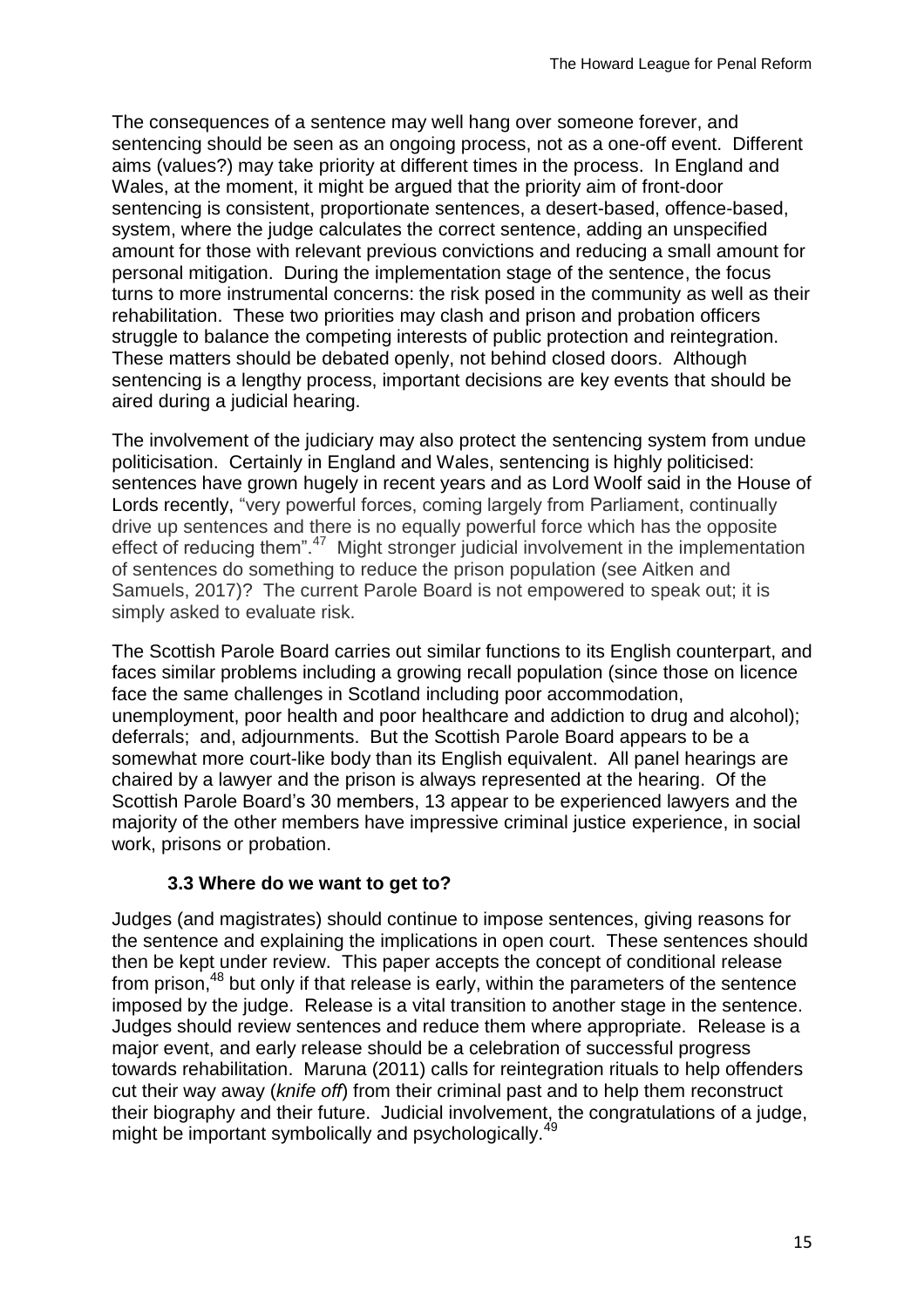Those who are not granted early release deserve a fair and sympathetic hearing, a legal process, with legal representation and written reasons. No-one should face post-sentence supervision: any compulsory supervision has to be acknowledged to be part of the sentence, and must not be disproportionate to the original offence. Given that conditions are inevitably burdensome, release with conditions on licence, should be regarded as part of the sentence. There must be sanctions for failure to comply with the conditions of release. But recall should be a measure of last resort authorised by a judicial body. Anyone recalled to prison should be re-released as soon as possible, given the prisoner's fundamental right to liberty.

#### **4. How do we get there?**

In this section, I present three ideas for improving the current system.

#### **4.1 First proposal: What if … t***he prison and probation system prioritised helping prisoners come out of prison better equipped to avoid reoffending?*

There appears to be a general acceptance that through-care is a suitable ambition for both prison and probation. Yet there are significant failings in through-care and support and indeed a culture of delay within both prison and parole processes which needs to be challenged by the pro-active 'progression' of prisoners through the system. This should be achieved by changing both the law and the culture. The law should be clear that prison and probation staff should give priority to helping prisoners come out of prison better equipped to avoid re-offending. How is this to be done?

First, is the law. The primary purpose of prison and probation should be to help people to *lead a good and useful life* on release. This should be announced loudly in primary legislation, with Parliament taking the lead.

Secondly, there is a need to drive the culture of penal institutions, and of the currently fragmented probation services, towards rehabilitation and reintegration. It is too easy for those who lead, and for those who work at the coalface, to get used to the limitations and frustrations of the current system. For example, it is clear that reducing reoffending and integrated offender management is really difficult in prisons which are dreadfully understaffed, and unsafe places. The Prison Service has recently introduced a new OM in custody model (NOMS Annual Report and Accounts, 2016-17: 8): the key principles are that:

- the resources available should be targeted relative to the risks and needs presented and duplication is removed, in particular reducing the number of assessments;
- offender management to be effective and prisons to be positive places in which to work with a strong rehabilitative culture;
- relationships between prisoners and staff must be developed in order that they are supportive, yet challenging offering hope, encouragement and empowerment enabling prisoners take responsibility for their lives and their futures. Prison officers should play a key role;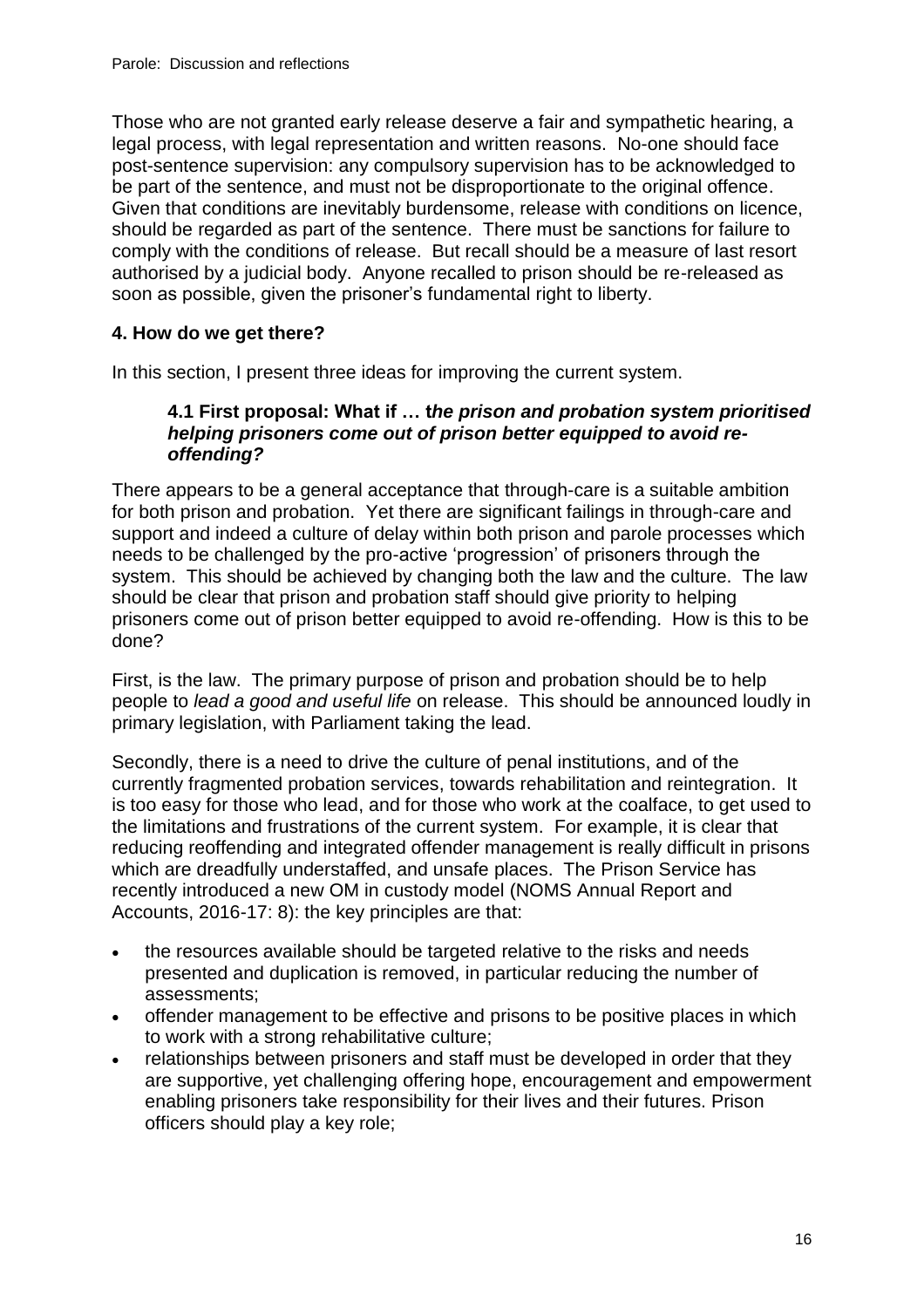- in order for good quality offender management practice to be consistently delivered, staff need appropriate training, skills and motivation. This requires investment; and
- governors are responsible and accountable for the quality of offender management delivered in their prison.

This is easy to announce but will be difficult to effect. The OM in custody model requires "a minimum of one senior probation officer will be based in prisons as part of the new model and will focus on driving up the quality of offender management through professional practice" (ibid:8). The Prison Service also acknowledges the positive role that families can play in supporting prisoners through their sentence and after release. How this will be effected (and monitored) remains to be seen. Change in the Prison Service, especially when prisons are in the depressing state that they are, will not be easy. Strong leadership from the Ministry of Justice is essential, and that's why legislative change might be necessary to show that the Minister means business: putting rehabilitative responsibilities at the forefront of what the prison and probation services do.

#### **4.2. Second proposal:** *What if ... the parole process was focused on the prisoners' rights and not only on the protection of the public***?**

How can the Parole Board (or a new, stronger, more independent, version) be empowered to drive change? It should be a problem-solving court which prioritises sentence review and prisoners' rights as well as the protection of society. Much could be done quickly to achieve this if there is political will.

In the case of those serving indeterminate sentences, there should be a clear burden of proof imposed on the State to justify continued detention beyond the minimum term imposed by the court of first instance. $50$  The Minister of Justice already has the power under s.128 of the Legal Aid Sentencing and Punishment of Offenders Act 2012 to change the test for release on licence of IPP and extended sentence prisoners. The Minister of Justice should take immediate action to do this: making it transparently clear what the test is, the burden of proof and pointing out that the longer a prisoner has served post-tariff, the more convinced the Parole Board should have to be of the imminent danger presented by the prisoner, which is preventing their (post-tariff) release. There should be a (reversible) presumption of release for post-tariff prisoners. And no-one should be detained under an indeterminate sentence for longer than the statutory maximum sentence for their offence. All those serving IPP sentences should have their sentences reviewed *now*. If there is anyone still in prison with a tariff of less than two years, this should either be immediately converted into a determinate sentence or they should simply be released on licence.

Then there's the question of recall. The Parole Board may be powerless to stop the huge surge in recalls (many of those recalled to prison are not arrested on suspicion of further offending, but for a breach of their licence conditions). The police should arrest those who are an imminent danger to others but they should be taken before a court without delay for a judicial decision on this arrest. The judicial decision relates here to the arrest and the necessity of pre-trial detention. Whether the facts justify recall is a separate question.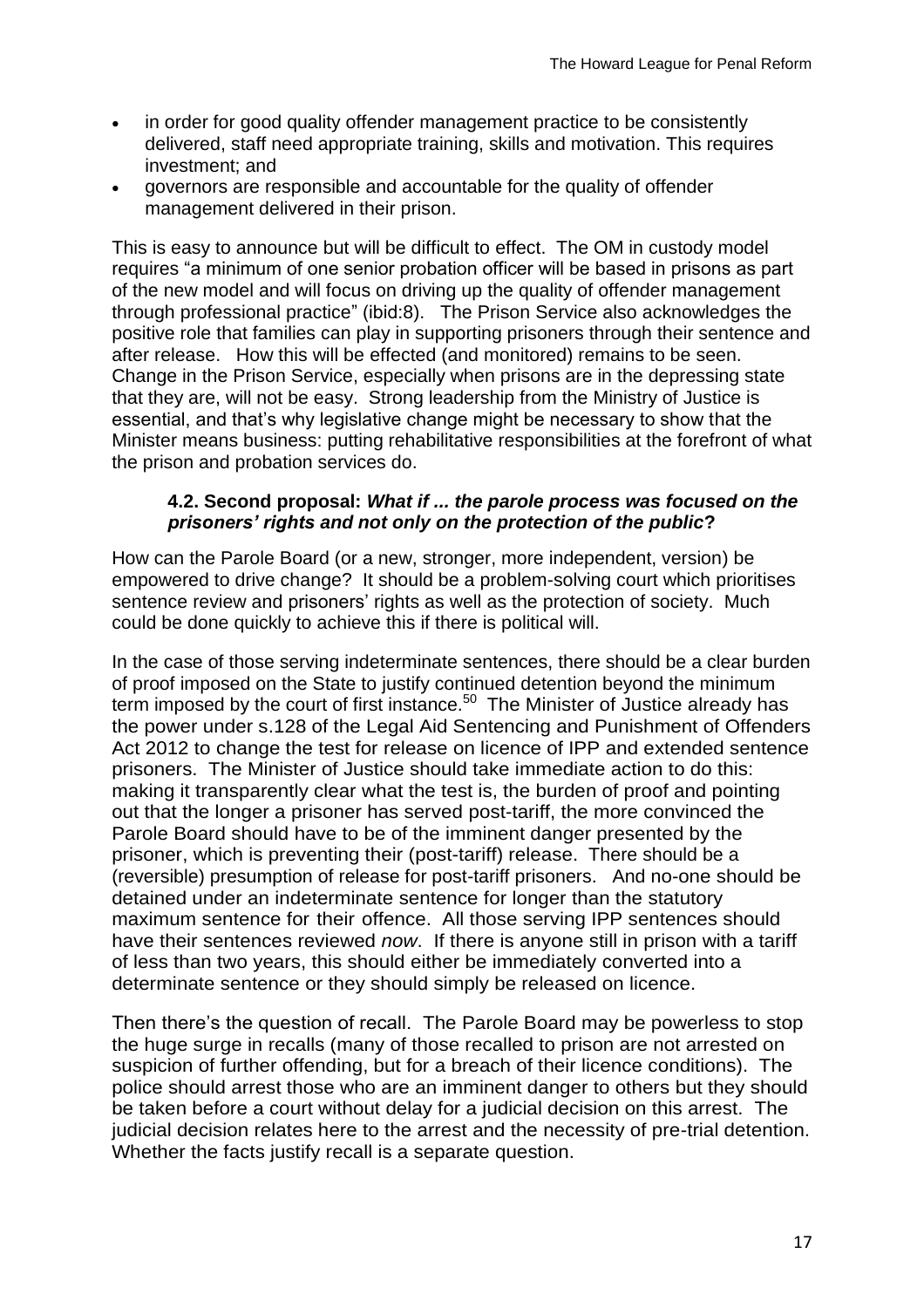As soon as one seriously considers the advantages of a strengthened Parole Board, it is but a small step to consider going significantly further and suggesting a parole system which encompasses the monitoring and review of all sentences.

#### *4.3. Proposal* **for significant, strategic reform to the implementation of all sentences:** *What if … the sentencing process as dynamic and integrative with a Sentence Monitoring Court to oversee all release and recall processes?*

A new parole system should allow the regular review of every sentence. What sort of review should that be? One thing currently lacking is positive thinking. Being granted parole is a huge event. So is moving to an open prison or being released on licence, even temporary licence, or reaching the end of a period of licence or supervision in the community. So, sentencing reviews should celebrate success quite as much as they recognise failures. How can a system be developed that recognises success and builds upon an ex-prisoner's determination to lead a lawabiding life?

A more judicialised system should be advantageous to the prisoner, the public and the State. A coherent sentencing structure should include the decisions made at the point of initial, front-door, sentence (e.g. whether a person is fined or given a community sentence or a custodial sentence) but also the crucial decisions which are taken throughout that sentence, and at the end of that sentence. Padfield (2016c) explored five implications of a more judicialised system, which are summarised here:

- (i) it would lead to fresh debate (and perhaps greater clarity and coherence) about the *aims and purposes of sentencing*
- (ii) it would lead to *greater understanding of the real meaning of the sentence*
- (iii) It would lead overall to a *more credible, orderly and efficient system*
- (iv) It is a moral imperative that *the penal system should be fair and just*. Human rights are basic
- (v) A greater focus on the process of sentence might provoke *significant reform* of our messy sentencing law, which is to be found in a number of frequently amended statutes<sup>51</sup> and in PSOs and PSIs. The Prison Act 1952 says very little, and is not fit for purpose.

It might even save money. Since sentencing is, in effect, a whole series of interconnected decisions, the processes which links them needs joining-up. This is hardly an original thought. For example, Halliday's influential review (Halliday, 2001) argued that courts should hold review hearings to the review progress of community sentences and the community part of custodial sentences, deal with breaches of conditions etc., with power to order custody or return to custody for noncompliance. Complaints about the failure of the penal system to join up sentences led to Lord Carter's proposals to re-structure prison and probation "to provide the 'end-to-end' management of offenders, regardless of whether they are given a custodial or community sentence" (Carter, 2003: 34). This led to the creation of the recently abolished NOMS. Samuels (2004) argued for a system of review courts which would allow an offender to be more actively engaged in sentence planning. In this vision, the prisoner would be able to influence the time which must be served in custody, as well as the time on licence in the community, by complying in all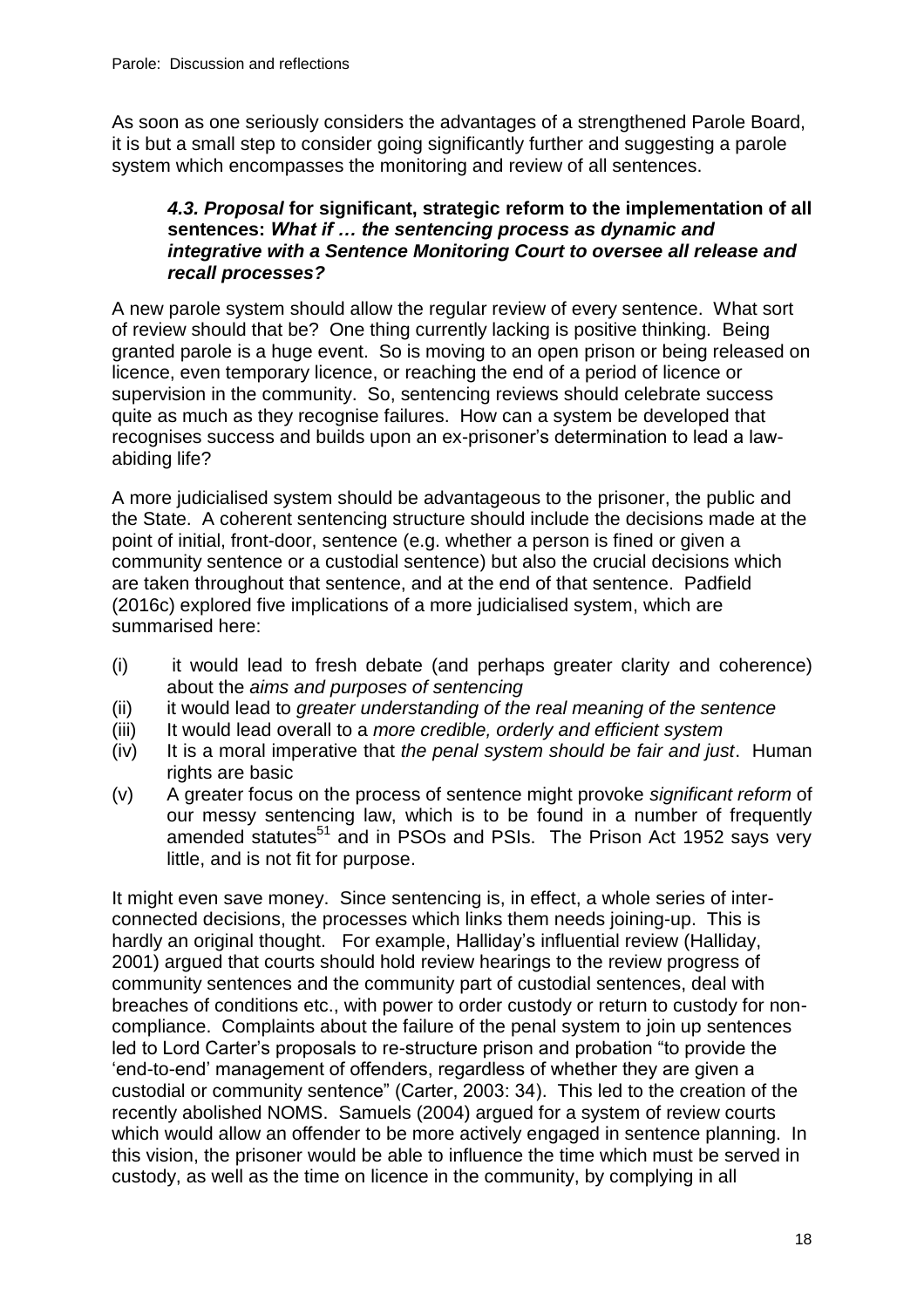respects with the requirements of the offender manager. Justice (2009), more modestly, proposed a new Parole Tribunal, within the Tribunals Service, with an appeal to a dedicated chamber within the Upper Tier. Aitkin and Samuels (2017) argue for a new system which would enable sentencers, both full time judges and lay magistrates, to play a full and increasing role in enabling those who genuinely wish to turn their lives around, to desist from offending and to lead useful, pro-social and law-abiding lives. They argue (convincingly, to me) that judicial oversight of release and recall decisions could contribute to the reduction of the prison population, thus liberating more resources for supporting those who most need it.

The role of victims in parole decision-making has not been explored in depth in this Victims need to be respected throughout the sentencing process. When it comes to release, it is vital that victim input does not become so important as to overwhelm the primary considerations of the releasing authority. But the decision to release is as important as the decision to imprison, and should be taken by accountable judicial bodies, acting under rules that are clear to all participants, including victims (see Padfield and Roberts, 2010). This is another argument for a Sentence Monitoring Court.

How can this argument be taken forward? How do we effect change? All prisoners, and especially those serving long or indeterminate sentences, deserve to have their sentences regularly reviewed and monitored. Something needs to be done urgently to improve the rights of life sentence prisoners. The public also need a system which is intent on keeping prisoners moving forwards. The culture that allows those who impose sentences to remain distant from their reality must be challenged along with that which allows prison staff to think sentencing is someone else's problem; that allows governments to avoid responsibility to fund a coherent and fair system; and, probation staff to take the easy option of recall. How can the law be used to force the prison and probation system to give priority to helping prisoners come out of prison better equipped to avoid re-offending? Let's put the spotlight on a fair sentencing and parole system. A Sentence Monitoring Court might set the system running smoothly at last, perhaps it is the missing piece of the train track?

#### **References**

Aitken, J. and Samuels, J (2017) *What happened to the Rehabilitation Revolution? How sentencers can revive it; how it can be helped by a hung Parliament* (The Centre for Social Justice) available at [http://www.centreforsocialjustice.org.uk/core/wp](http://www.centreforsocialjustice.org.uk/core/wp-content/uploads/2017/09/CSJJ5667-Rehab-Revolution-WEB.pdf)[content/uploads/2017/09/CSJJ5667-Rehab-Revolution-WEB.pdf](http://www.centreforsocialjustice.org.uk/core/wp-content/uploads/2017/09/CSJJ5667-Rehab-Revolution-WEB.pdf)

Bowen, P. and Whitehead, S. (2013) *Better courts: Cutting crime through court innovation* (Centre for Justice Innovation) available at [http://b.3cdn.net/nefoundation/802ed942e8869539de\\_c4m6i8xny.pdf](http://b.3cdn.net/nefoundation/802ed942e8869539de_c4m6i8xny.pdf)

Carter, Lord (2004) Managing Offenders, Reducing Crime*—a New Approach: Correctional Services Review by Patrick Carter*. London: Prime Minister's Strategy Unit.

Crassiati, J. and Sindall, O. (2009) 'Serious Further Offences: an exploration of risk and typologies' 56 *Probation Journal* 9

Crewe, B. (2011) 'Depth, weight, tightness: Revisiting the pains of imprisonment' 13 *Punishment and Society* 509-529.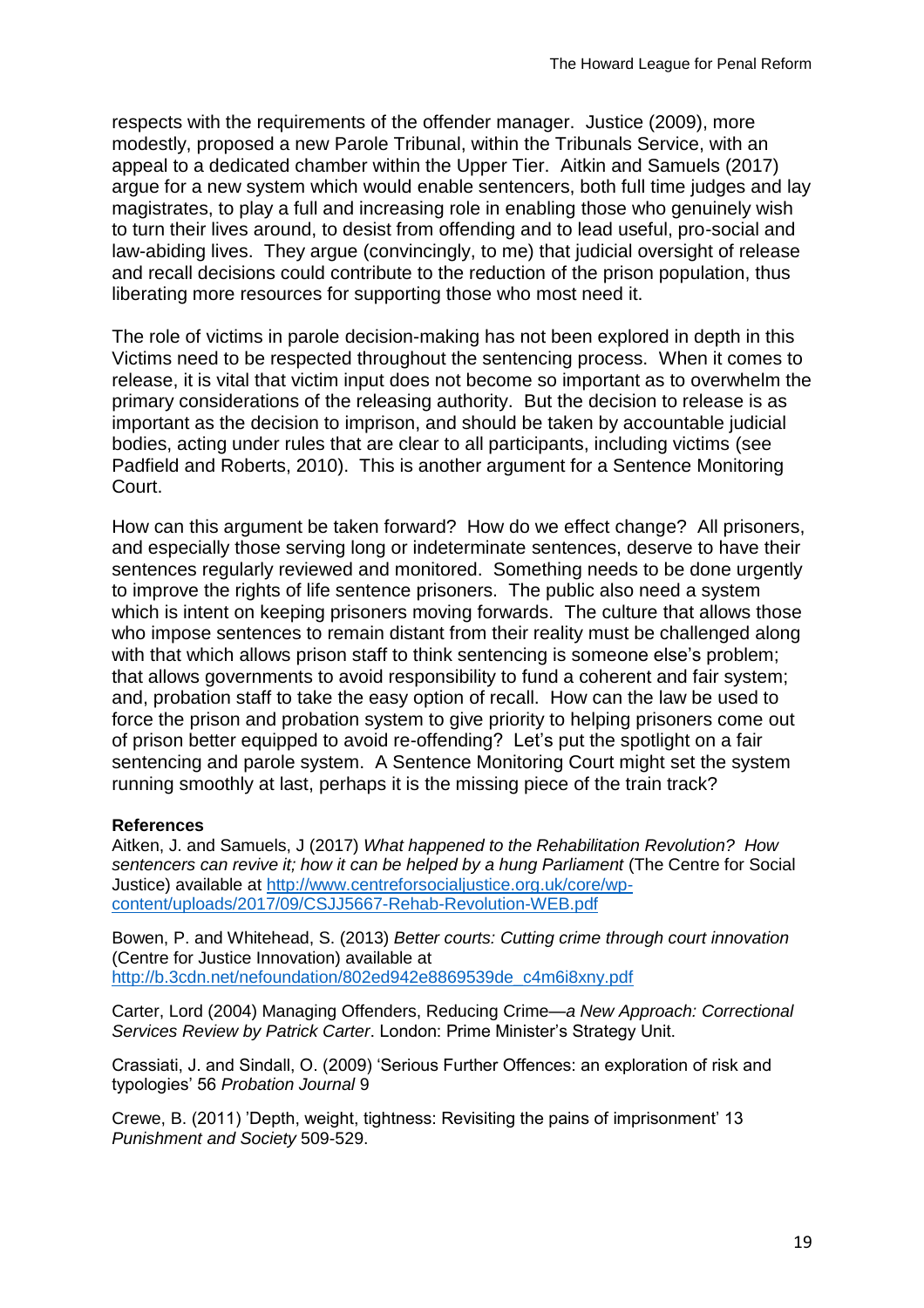Crewe, B., Hulley, S., Wright, S. (2017) 'Swimming with the Tide: Adapting to long-term imprisonment' 34 *Justice Quarterly* 517-541.

Donoghue, J (2014) Transforming Criminal Justice? Problem-solving and court specialization (Routledge)

Hall Williams, J (1975) 'Natural Justice and Parole' *Criminal Law Review* 82 and 215.

Halliday, J. (2001) *Making Punishments Work: Report of a review of the sentencing framework for England and Wales* (Home Office).

Halsey, M., Armstrong, R and Wright, S (2017) "F<sup>\*</sup>ck it!' Matza and the Mood of Fatalism in the Desistance process*' 57 British Journal of Criminology 1041-1060.*

HM Inspectorate of Prisons (2017) *HM Chief Inspector of Prisons' Annual Report for 2016- 17annual report, 18* July 2017 <https://www.justiceinspectorates.gov.uk/hmiprisons/inspections/annual-report-2016-17/>

HM Inspectorate of Probation and HM Inspectorate of Prisons (HMIP) (2016) Inspection *of Through the Gate Resettlement Services for Short-Term Offenders*

Herzog-Evans, M. and Padfield, N. (2015) *The JAP: lessons for England and Wales? Criminal Justice Alliance*. [http://criminaljusticealliance.org/wp](http://criminaljusticealliance.org/wp-content/uploads/2015/04/cja_policy-briefing3_200315.pdf)[content/uploads/2015/04/cja\\_policy-briefing3\\_200315.pdf.](http://criminaljusticealliance.org/wp-content/uploads/2015/04/cja_policy-briefing3_200315.pdf)

Hood, R (1975) 'The case against executive control over time in custody: a rejoinder to Professor Walker's criticisms', *Criminal Law Review* 545.

Hood, R. and Shute, S. (1995) *Paroling with New Criteria: evaluating the impact and effects of changes in the parole system: Phase Two*, Oxford Centre for Criminological Research.

Hood, R. and Shute, S., with the assistance of Wilcox, A. (2000) *The parole system at work: a study of risk based decision-making* (Home Office Research Study No. 202) London: Home Office.

Hood, R. and Shute, S. (2000) Parole *Decision-Making: Weighing the risk to the public.*  (Home Office Research Findings No. 114) London: Home Office.

Hood, R, Shute, S., Feilzer, M. and Wilcox, A. (2002) 'Sex Offenders Emerging from Long‐ Term Imprisonment. A Study of Their Long‐term Reconviction Rates and of Parole Board Members' Judgements of Their Risk' 42 *British Journal of Criminology* 371-394.

Justice (2009) A New Parole System for England and Wales [https://justice.org.uk/new](https://justice.org.uk/new-parole-system-england-wales/)[parole-system-england-wales/](https://justice.org.uk/new-parole-system-england-wales/)

Maruna, S. (2011) 'Reentry as a rite of passage' 13 *Punishment & Society* 3-28

Ministry of Justice (2017) *Criminal justice statistics quarterly December 2016*, London: Ministry of Justice.

National Audit Office (2017) *Investigation into the Parole Board*.

NOMS (2017) *NOMS Annual Report and Accounts 2016-2017*  https://www.gov.uk/government/publications/noms-annual-report-and-accounts-2016-2017

Rowden, E. (2015) 'Distributed Courts and Legitimacy: What do we Lose When we Lose the Courthouse?' *Law, Culture and the Humanities* 1–19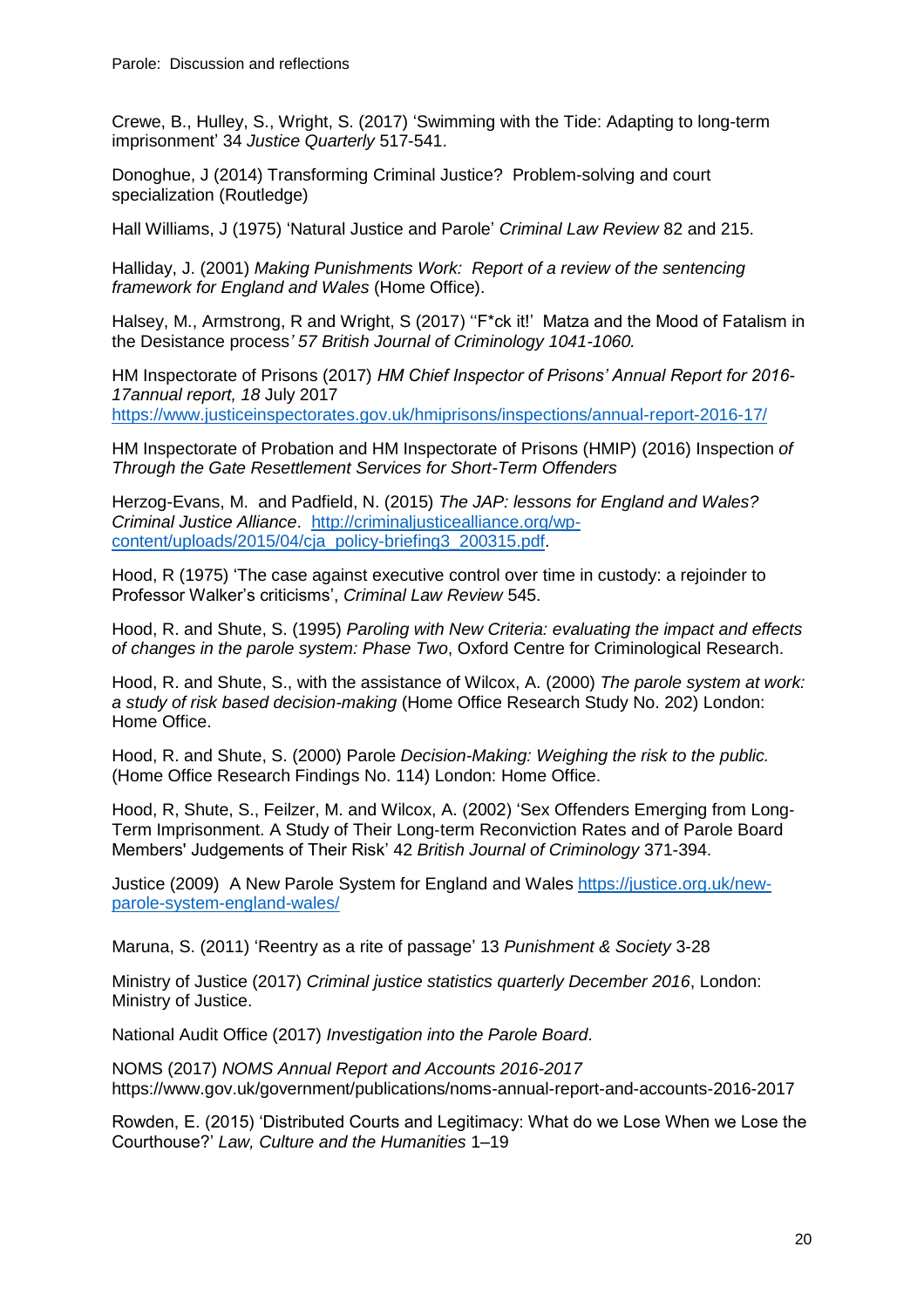Padfield, N. (2011a) Time to Bury the Custody "Threshold"? (2011) *Criminal Law Review* 593-612

Padfield, N. (2011b) An Entente Cordiale in Sentencing? 175 *Criminal Law and Justice Weekly* 239-42, 256-9, 271-4 and 290-293 [\(https:](https://papers.ssrn.com/sol3/papers.cfm?abstract_id=2239618))  [//papers.ssrn.com/sol3/papers.cfm?abstract\\_id=2239618\)](https://papers.ssrn.com/sol3/papers.cfm?abstract_id=2239618))

Padfield, N. (2011c) *The sentencing, management and treatment of 'dangerous' offenders: Final Report*, European Committee on Crime Problems

Padfield, N. (2013) *Understanding Recall 2011* [http://papers.ssrn.com/sol3/papers.cfm?abstract\\_id=2201039](http://papers.ssrn.com/sol3/papers.cfm?abstract_id=2201039)

Padfield, N (2015) 'Dominant executive decision-making: England and Wales: Does it matter who enforces English sentences? In Herzog-Evans, M (ed) *Offender release and supervision: the role of courts and the use of discretion* (Wolf Legal Publishers), pp 53-80

Padfield, N. (2016a) 'The magnitude of the offender rehabilitation and "through the gate" resettlement revolution' *Criminal Law Review* 99-115.

Padfield, N. (2016b) 'Justifying Indefinite Detention—On what grounds?' *Criminal Law Review* 795-820.

Padfield, N. (2016c) 'Reflections on sentencing in England and Wales', in Farrington, D and Kapardis, A, (eds) The *Psychology of Crime, Policing and the Courts* (Taylor and Francis)

Padfield, N (ed) (2007) *Who to release? Parole, fairness and criminal justice* (Willan)

Padfield, N., Liebling, A. with Arnold, H. (2000) *An exploration of decision-making at discretionary lifer panels*, Home Office Research Study No 213.

Padfield, N and Roberts, J (2010) 'Victim impact at Parole: Probative or Prejudicial?' in Bottoms AE and Roberts J (eds) *Hearing the Victim: adversarial justice, crime victims and the State* (Willan)

Padfield, N., Van Zyl Smit, D. and Dünkel, F. (eds) (2010) *Release from prison – European policy and practice*, Willan

Parole Board (2017) *Parole Board Annual Report 2016-17*, 11 July 2017, <https://www.gov.uk/government/publications/parole-board-annual-report>

Rhine, E., Petersilia J. and Reitz, K. (2017) 'The Future of Parole Release' 46 *Crime and Justice* 279-338

van Zyl Smit, D. and [Corda, A.](https://pure.qub.ac.uk/portal/en/persons/alessandro-corda(96be0e75-f810-4f7d-a89e-4ce1cc059515).html) (2017) ['American Exceptionalism in Parole Release and](https://pure.qub.ac.uk/portal/en/publications/american-exceptionalism-in-parole-release-and-supervision-a-european-perspective(124be067-9778-4705-a871-b210be81ec96).html)  [Supervision: A European Perspective'](https://pure.qub.ac.uk/portal/en/publications/american-exceptionalism-in-parole-release-and-supervision-a-european-perspective(124be067-9778-4705-a871-b210be81ec96).html) in KR Reitz (ed.), *American Exceptionalism in Crime and Punishment,* 410-486.

Walker, N (1968) *Crime and Punishment in Britain: the penal system in theory, law and practice* (2<sup>nd</sup> ed)

Walker, N (1975) 'Release by executive decision: a defence', *Criminal Law Review* 540

Wasik, M (1992) 'Criminal Justice Act 1991: Part 3: Arrangements for early release', *Criminal Law Review* 252-261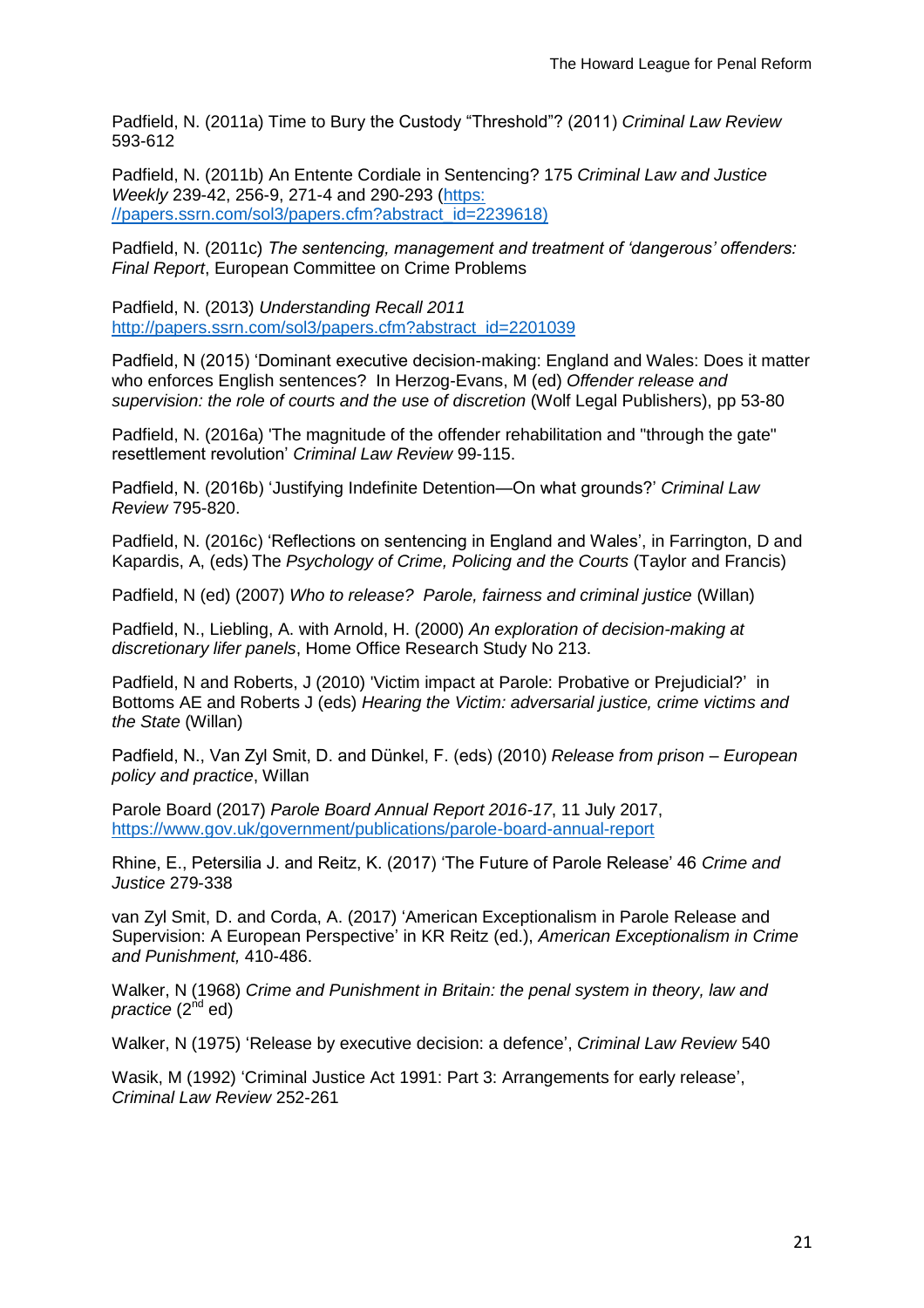#### **Endnotes**

 1 I am very grateful to the Howard League for inviting me to think along these lines, and to Nick Hardwick and Laura Janes for responding to a paper I presented to an invited audience at the What if we rethought parole? event in June 2017. They are of course not responsible for what is written here, but their contributions have forced me to think longer and harder. Thanks are also due to Anita

Dockley, John Samuels and Dirk van Zyl Smit.<br><sup>2</sup> As well as studying the Ministry of Justice's Offender Management Statistics, readers are encouraged to think about the regular analysis of these statistics in the Bromley factfiles of the Prison Reform Trust at http://www.prisonreformtrust.org.uk/Publications/Factfile

 $3$  The Parole Board was created by s. 59 of the Criminal Justice Act 1967 to advise the Home Secretary on the release on licence of prisoners serving determinate sentences after they had served one-third of their sentence (subject to a minimum of 12 months) (see s.60), on the release of life sentence prisoners (see s.61) and the recall (i.e. the revocation of licences) of prisoners on licence (see s. 62). For a brief history, see Walker (1968).<br><sup>4</sup> This Act also introduced the Indeterminate Sentence fo

This Act also introduced the Indeterminate Sentence for Public Protection (IPP) and the extended sentence.  $^5$  There are 63 people in prison today who have been told that they will never be released (see the latest Offender Management Statistics at

[https://www.gov.uk/government/uploads/system/uploads/attachment\\_data/file/633154/offender](https://www.gov.uk/government/uploads/system/uploads/attachment_data/file/633154/offender-managemen-statistics-bulletin_-q1-2017.pdf)managemen-statistics-bulletin -q1-2017.pdf). These are the whole life tariff lifers: people who were told by the sentencing judge that their crime was so heinous that they should never be released. It was an enormous disappointment to those of us who think that everyone should have the right to hope for eventual rehabilitation and release, that the Grand Chamber of the European Court of Human Rights in *Hutchinson v UK* [2017] ECHR 65 shrank back from its earlier decision in *[Vinter](http://login.westlaw.co.uk/maf/wluk/app/document?src=doc&linktype=ref&context=16&crumb-action=replace&docguid=IA3B5DEF0E9F911E292B8E54A2E2BA1FB) v*  [UK \(2016\) 63 E.H.R.R. 1.](http://login.westlaw.co.uk/maf/wluk/app/document?src=doc&linktype=ref&context=16&crumb-action=replace&docguid=IA3B5DEF0E9F911E292B8E54A2E2BA1FB) The majority disappointingly accepted the opinion of the Court of Appeal in *[Attorney General's Reference \(No.69 of 2013\)](http://login.westlaw.co.uk/maf/wluk/app/document?src=doc&linktype=ref&context=16&crumb-action=replace&docguid=IF25F496098F411E3BA6F8884B6562510)* [2014] EWCA Crim 188 that whole life tariffs do not violate ECHR Art.3 (the prohibition on torture or inhuman or degrading treatment or punishment), because the very vague compassionate release provision of s. 30 of the Crime (Sentences) Act 1997 gives a prisoner a prospect of release and a possibility of review of the sentence. The strong dissents of Judge Pinto and Judge Sajo are much more convincing.

6 The original qualifying period was a 12 month sentence, but this was reduced to 6 months in 1984.  $7$  The exceptions today are those few remaining prisoners serving determinate sentences imposed under the Criminal Justice Act 1991 release regime (Discretionary Conditional Release, or DCR, cases); extended sentence for public protection (EPP) prisoners sentenced before 14 July 2008; prisoners given an extended determinate sentence (EDS) after 3 December 2012; and prisoners given a sentence for "offenders of particular concern" (SOPC) on or after 13 April 2015, who have committed a qualifying offence. The rules are highly complex.

 $8$  For the latest statistics, see endnote 2. The earlier statistics are taken from Padfield and Liebling (2000:12). 9

For example, *Thynne Wilson and Gunnell v United Kingdom* (1990) 13 EHRR 666; *(Smith) v Parole Board; R (West) v Parole Board* [2005] UKHL 1; [2005] 1 WLR 350 *Osborn and Booth v Parole Board*   $[2013]$  UKSC 61.

The number of prisoners serving extended sentences is growing fast, especially since the abolition of IPP: 2,949 prisoners were serving extended sentences as at 30 June 2016, up 50% in a year; by 30 June 2017 the number had reached 3,824, up 30% in that year: see

[https://www.gov.uk/government/uploads/system/uploads/attachment\\_data/file/541667/prison](https://www.gov.uk/government/uploads/system/uploads/attachment_data/file/541667/prison-population-story-1993-2016.pdf)[population-story-1993-2016.pdf.](https://www.gov.uk/government/uploads/system/uploads/attachment_data/file/541667/prison-population-story-1993-2016.pdf) These prisoners have an opportunity for parole only once they have served 2/3rds of their sentence.

This is closer to the original meaning of the word, which derives from the old French concept of *parole d'honneur* – prisoners are released on their 'word of honour', and if they break their word, they are back in prison or otherwise punished.

 $12$  Much of what follows is taken from two reports I wrote for the Parole Board in 2016 and 2017, the results of an exploratory study: in the summer of 2016, I observed 19 cases listed for hearing by video-link at the Parole Board headquarters, at their 'hub', where cases are heard by three-way video link: prisoner and his/her lawyer and Offender Supervisor (OS) in the prison, Offender Manager (OM) at their probation office, and the panel sitting in the Parole Board headquarters. As well as observing hearings, I was able to interview Parole Board members. Then, early in 2017, I observed a further 17 cases listed for oral hearings at 11 different prisons, where I was able to conduct further interviews with a variety of participants in the parole process, including prisoners. See *Padfield, N. (2017)*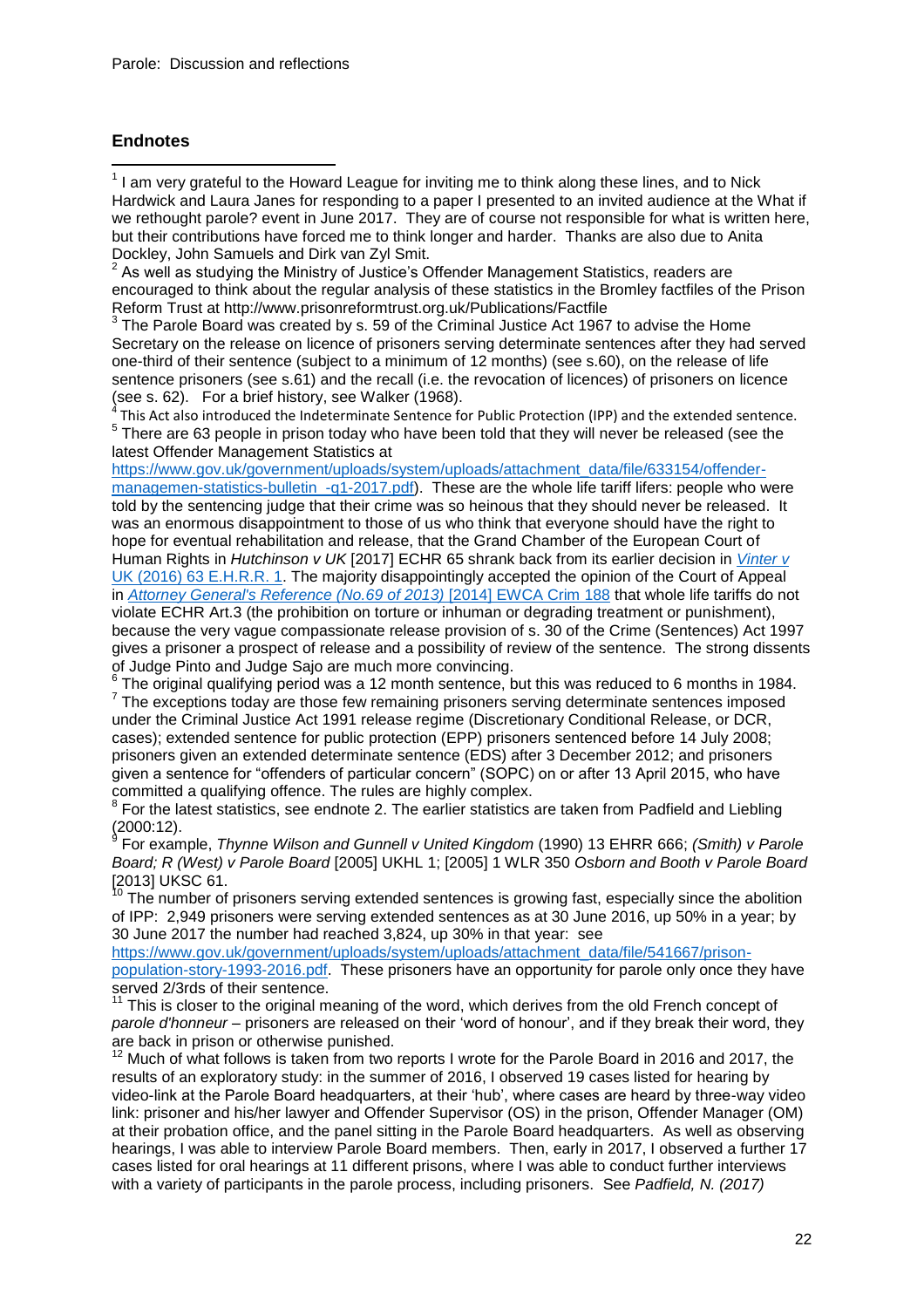i *Parole Board oral hearings 2016 – exploring the barriers to release: avoiding or managing risks? Report of a Pilot Study [University of Cambridge Faculty of Law Research Paper No. 62/2017](https://papers.ssrn.com/sol3/papers.cfm?abstract_id=3081035##)*; <http://ssrn.com/abstract=3081035> and Padfield, N (2017) *Parole Board oral hearings 2016-2017 – exploring the barriers to release, Stage Two of an Exploratory Study University of Cambridge Faculty of Law Research Paper No. 63/2017 [https://papers.ssrn.com/sol3/papers.cfm?abstract\\_id=3081039](https://papers.ssrn.com/sol3/papers.cfm?abstract_id=3081039)*

<sup>13</sup> HMPPS is an executive agency of the Ministry of Justice. Until April 2017, it was known as the National Offender Management Service (NOMS).

<sup>14</sup> Dossiers are long (between 132 and 666 pages long in my recent study) and are now only distributed electronically, except to the prisoner who gets it in paper form. It should include a risk management plan prepared by the Offender Manager (OM) and may include a victim personal statement. A prisoner's 'reputation' is built up through the dossier, since report writers will often have read earlier reports.

 $15$  Serving judges are limited to 15 days annually, of which 6 qualify as reading days; retired judges often sit more frequently.<br><sup>16</sup> Video

<sup>16</sup> Video hearings are being used now in many areas, from criminal trials (where the prisoner's lawyer will be in court, not with the prisoner) to regulatory hearings. Despite the significant concerns raised in what little research has been carried out (see Terry et al, 2010; Howden, 2015), there has been worryingly little debate and analysis of the impact of this development.

 $17$  A common order is, first, the OS, who reports on the prisoner's current prison behavior, then the prisoner, and finally the OM, who leads on the release plan. But there are many reasons why panels choose a different order.

 $18$  A deferral occurs where a case is adjourned, but the panel does not retain conduct of the case. The next hearing will start afresh. An adjournment is where the same panel retains the case: it is adjourned part-heard. Deferrals might happen because it only became apparent on the day that key reports were late (or even lost); because of witness unavailability or illness; or because the legal representative had not been able meet with their client in advance. Adjournments, where a hearing had started but was not completed on the day, were in prison hearings usually because the panel decided they needed an additional report or more details on a proposed release plan; in video hearings, it was usually because of faulty equipment or timing issues.

Decision-letters are sent to panel members in draft, and may go through a series of revisions before they are agreed. They can appear inappropriately informal and verbose. But less formality is being experimented with elsewhere: Jackson J has been presenting novel judgements in the family court: see [2016] EWFC 9 and [2017] EWFC 48, where the judgement was written in the form of a letter to a 14 year old boy, explaining in straight-forward language why his application to live with his father was unsuccessful. It starts, "Dear Sam, It was a pleasure to meet you on Monday and I hope your camp this week went well. This case is about you and your future, so I am writing this letter as a way of giving my decision to you and to your parents…" The impact of the style of judgements and of decision-letters should be evaluated.<br><sup>20</sup> Only these said.

<sup>20</sup> Only those sentenced for murder when under the age of 18 can apply to have their minimum term reduced, to reflect exceptional progress whilst in custody. I would suggest that such a review should also be available to all offenders serving very long minimum terms after, perhaps, ten years.

<sup>21</sup> A recent inspection concluded (https://www.justiceinspectorates.gov.uk/hmiprobation/wpcontent/uploads/sites/5/2017/07/Probation-Hostels-2017-report.pdf), approved premises are 'exceptionally good' at protecting the public (90% of residents are assessed as posing a high or very high risk of serious harm). But the inspectors were much less impressed by the quality of resettlement and rehabilitation services on offer. There are not enough hostels in the right places: about half of all residents were not placed in their local area. Out-of-area residents do not meet the criteria for accessing local resources and they are not motivated to make the best use of their time at the hostel.

 $^{22}$  Increasingly, the OS is a prison officer, not a probation officer, with a very large caseload and important duties relating to prisoner management and safety on the wings. Budgetary cuts may mean they have little time for report-writing.

 $23$  s. 28(6) of the Crime (Sentences) Act 1997 applies to all life sentence prisoners for whom a minimum term has been fixed: (6) The Parole Board shall not give a direction under subsection (5) above with respect to a life prisoner to whom this section applies unless— (a) the Secretary of State has referred the prisoner's case to the Board; and (b) the Board is satisfied that it is no longer necessary for the protection of the public that the prisoner should be confined. This paper argues that the default position for post-tariff lifers should be liberty: the burden should be on the state to prove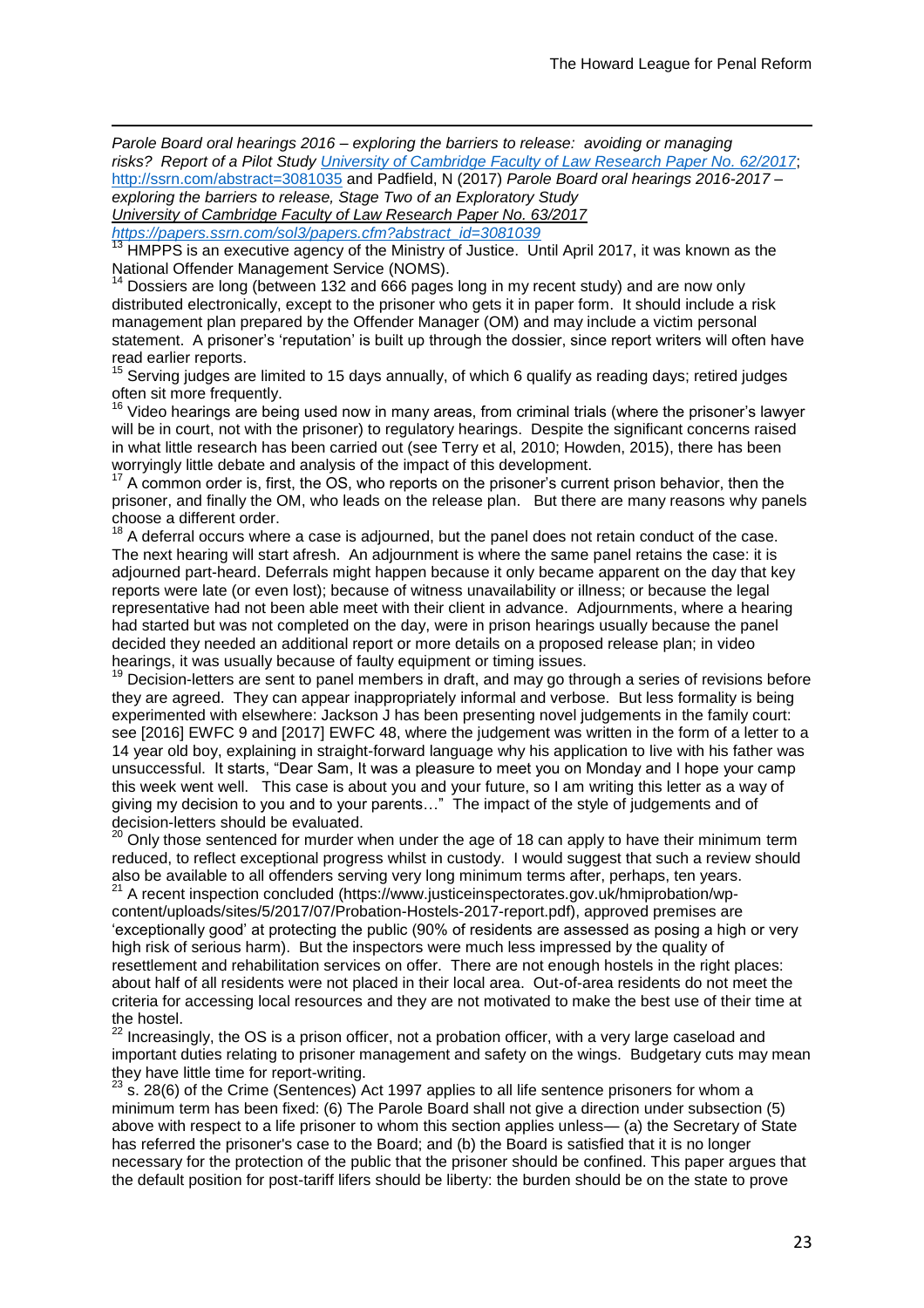i the need to detain the prisoner, and that the burden on the state should be higher the longer the prisoner is beyond his or her tariff.<br><sup>24</sup> The threak is the set of the set of the set of the set of the set of the set of the set of the set of the set of the set of the set of the set of the set of the set of the set of

The threshold of risk remains fuzzy. The 2004 Directions which the Secretary of State gave to the Parole Board specify that "The test to be applied by the Parole Board in satisfying itself that it is no longer necessary for the protection of the public that the prisoner should be confined, is whether the lifer's level of risk to the life and limb of others is considered to be more than minimal".

 $25$  Correspondence from spring 2017. It is clear from the rest of the letter just how intensely this prisoner is awaiting his 'day in court' and the pain caused by the wait to hear from his solicitor about a date seems unacceptable.

<sup>26</sup> Available at https://www.nao.org.uk/report/investigation-into-the-parole-board/

<sup>27</sup> A challenging task, given the complexity of the current law: as Lord Judge said (in *R. (Noone) v Governor of Drake Hall Prison* [2010] UKSC 30): "It is outrageous that so much intellectual effort, as well as public time and resources, have had to be expended in order to discover a route through the legislative morass to what should be, both for the prisoner herself, and for those responsible for her custody, the prison authorities, the simplest and most certain of questions--the prisoner's release date" (para.87).

 $^{28}$  Prisoners must meet the eligibility criteria and pass a risk assessment, including a home circumstances check: see PSO 6700.

<sup>29</sup> See the Criminal Justice (Sentencing) (Licence Conditions) Order 2015, SI 2015/337. HDC involves additional conditions.

 $30$  See, for instance, the Government commissioned reports by Halliday (2001) and Carter (2003).

<sup>31</sup> Through-care has become the preferred term for the continuity of care/supervision from prison to the community. There have been many attempts over the decades to improve the co-ordination of the management of prisoners as they move from prison to the community with seemingly little success.

 $\frac{32}{10}$  This led to the privatisation of massive parts of the probation service, see Padfield, 2016.

33 https://www.justiceinspectorates.gov.uk/cjji/wp-content/uploads/sites/2/2016/09/Through-the-Gate.pdf

<sup>34</sup> https://www.justiceinspectorates.gov.uk/cjji/wp-content/uploads/sites/2/2017/06/Through-the-Gatephase-2-report.pdf

The post-sentence supervision requirements are set out in PI 29/2014 and Enforcement of the postsentence supervision requirements are set out in PI 24/2014

<sup>36</sup> https://www.gov.uk/government/uploads/system/uploads/attachment\_data/file/633154/offendermanagemen-statistics-bulletin\_-q1-2017.pdf

 $37$  This is not the place to explore the recall system in detail, but it is vital to understand that prisoners are not only recalled because they reoffend. As many are recalled simply for being in breach of a licence condition, for example, the condition "to be of good behaviour and not behave in a way which undermines the purpose of the licence period". Any behaviour which worries an OM may breach this condition. See Padfield (2013).

For those sentenced to less than two years, recall by the Secretary of State only applies during the period the ex-prisoner is on licence and within the period of the custodial sentence. Any sanctions (including breach action) during the post-sentence supervision period can only be dealt with by the courts.

<sup>39</sup> Imposition of Community and Custodial Sentences: Definitive Guideline (effective from 1 February 2017): https://www.sentencingcouncil.org.uk/wp-content/uploads/Definitive-Guideline-Imposition-of-CCS-final-web.pdf

40 See many of the recent reports of the Chief Inspector of Prisons, or the powerful debate in the House of Lords on 7 September 2017, when many retired judges and other experts debated prison overcrowding: see [https://hansard.parliament.uk/Lords/2017-09-07/debates/B1B642FA-F4EC-465C-](https://hansard.parliament.uk/Lords/2017-09-07/debates/B1B642FA-F4EC-465C-881F-DB469CBF93C4/PrisonsOvercrowding#contribution-25D6834C-418D-4FD4-A457-6F7A82682F9C)[881F-DB469CBF93C4/PrisonsOvercrowding#contribution-25D6834C-418D-4FD4-A457-](https://hansard.parliament.uk/Lords/2017-09-07/debates/B1B642FA-F4EC-465C-881F-DB469CBF93C4/PrisonsOvercrowding#contribution-25D6834C-418D-4FD4-A457-6F7A82682F9C) [6F7A82682F9C](https://hansard.parliament.uk/Lords/2017-09-07/debates/B1B642FA-F4EC-465C-881F-DB469CBF93C4/PrisonsOvercrowding#contribution-25D6834C-418D-4FD4-A457-6F7A82682F9C)

There are many questions to be explored about the constitution and membership of the Parole Board. For example, there are currently over 250 members, the majority of whom are independent (not judges, psychiatrists, psychologists or criminologists) – is this the right balance?

Article 5 (4) of the European Convention on Human Rights provides that: Everyone who is deprived of his liberty by arrest or detention shall be entitled to take proceedings by which the lawfulness of his detention shall be decided speedily by a court and his release ordered if the detention is not lawful. In *R. (Brooke) v Parole Board* [2008] EWCA Civ 29; [2008] 1 W.L.R. 1950 the Court of Appeal held that the Parole Board did not satisfy the requirements of Art 5(4) ECHR. Nothing has changed since then.